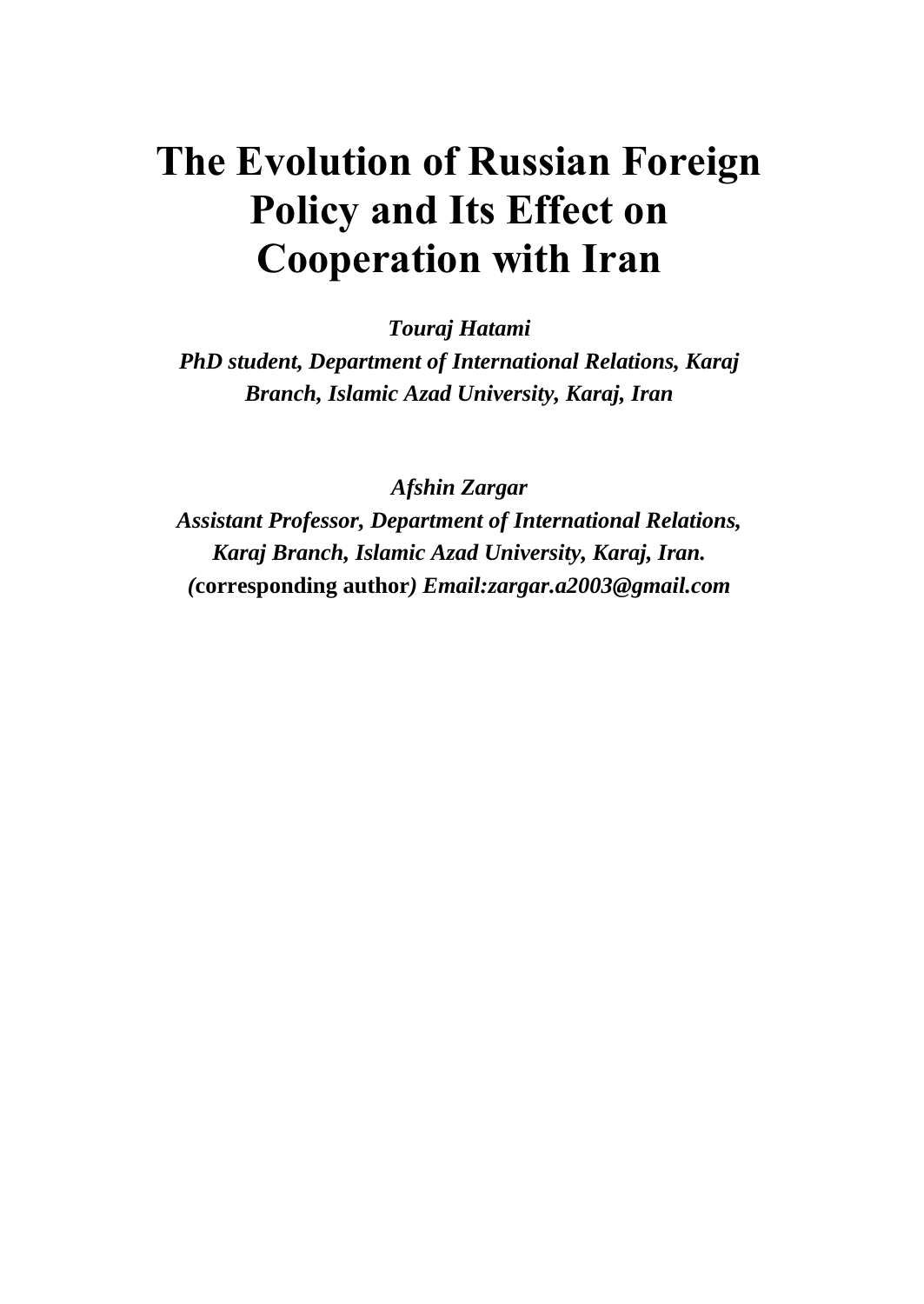#### **Abstract**

Since 2000, Putin with his intellectual spectrum, backed by the factors of his power, the restoration of Russian credibility at regional and global levels, as well as the process of Eurasianism and Neo-Eurasianism was included in the foreign policy agenda. Accordingly, the questions of the research are, how has Russia behaved in its foreign policy in the post-2000 period whilst pursuing national goals and interests, and what are the hallmarks of its behavioral model? What effect has the change in Russia's foreign policy had on the process of increasing regional cooperation with Iran? The Increasing Iran-Russia cooperation to the military and security levels is defined in the context of Russia's macro-foreign policy strategy against US unilateralism and the use of Iran's capacity to manage regional developments. This study shows that Iran is an effective and influential regional partner for Russia in this important period. Based on the theory of neoclassical realism as a theory for explaining foreign policy, internal intellectual and cultural factors and variables of Russian politics, as well as the most important regional and transnational variables affecting the process and behavior of Russian foreign policy has been discussed.

**Keywords:** *Eurasianism, Russian revanchism, Ukraine crisis, Crimea annexation, Skripal crisis, Sanction*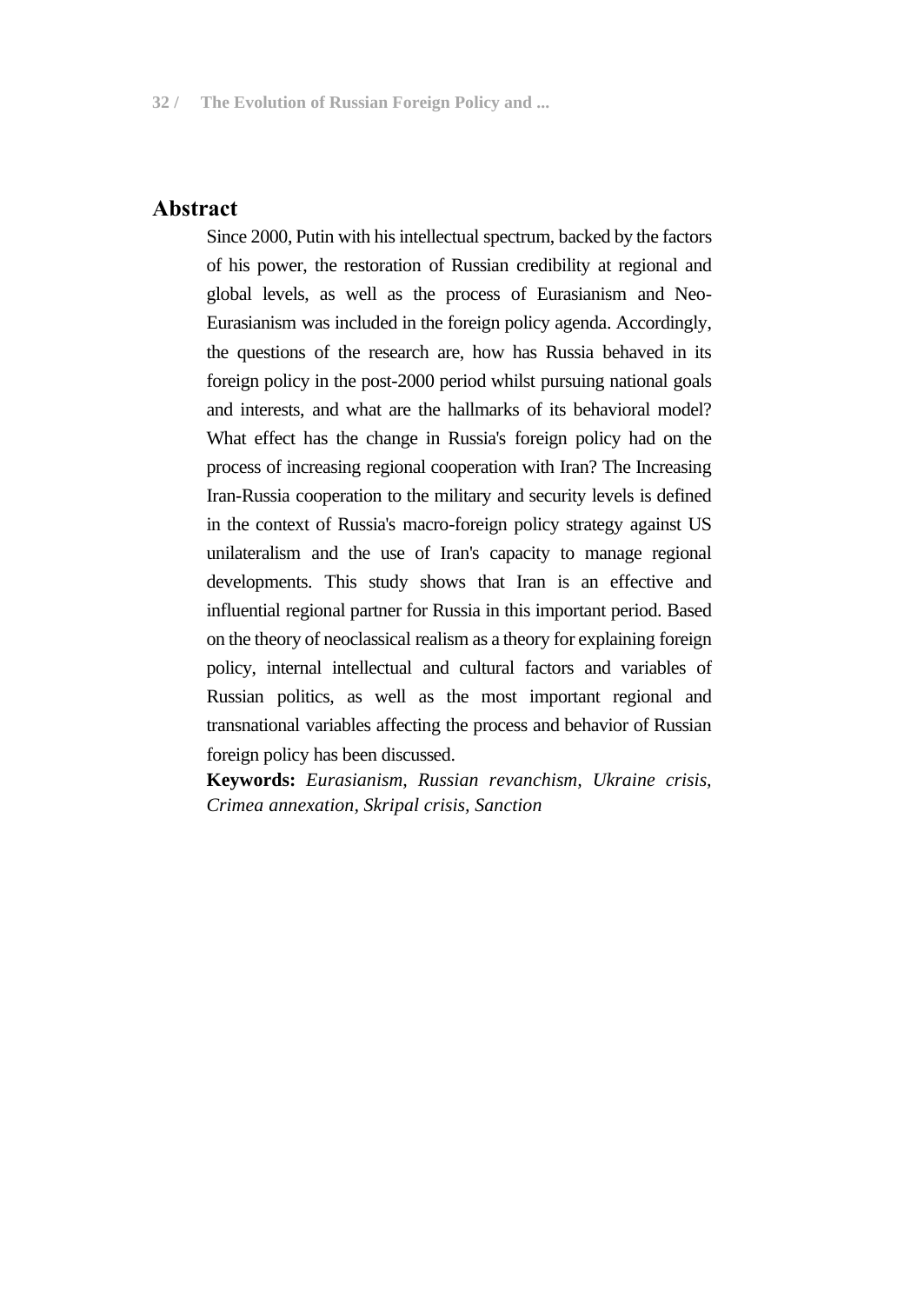#### **Introduction**

There have always been many questions and doubts about the future of Russian foreign policy strategies, as heir of the Eastern superpower, and these doubts and ambiguities remain to this day. Although there is almost a realistic discourse in Russian foreign policy after 2000, this does not mean that there are no other discourses, including liberal westernization, balanced by the spectrum of Eurasianism and nationalism. The empowerment of either of these spectrums can help to determine or change the direction of Russia's major policies.

At present, coordination between different levels of domestic, foreign and economic policy plays a decisive role in the success of any country's macro strategies. The international system seems to have entered a new era of evolution over the last two decades. In this situation, the great powers seek to take a higher position or maintain the status quo, which raises the questions: what pattern of sustainability does Russia, as a major power, follow in its global, regional and peripheral politics? Does Russia have a stable conduct in foreign policy or is it variable? Is it possible to draw a clear pattern for Russian foreign policy during this period?

At this point, Russian foreign policy appears to be closely analyzed in the context of a dynamic orientalism, retaliatory, and balancing approach to the West, and a regional stabilizing balance between the Iranian-Arab-Israeli and convergence abroad as well. This research attempts to study the current actions, developments, trends, with regard to the upstream documents of the Russian Federation's foreign policy and national security, to gain a clear understanding of the pattern of Russian foreign policy behavior in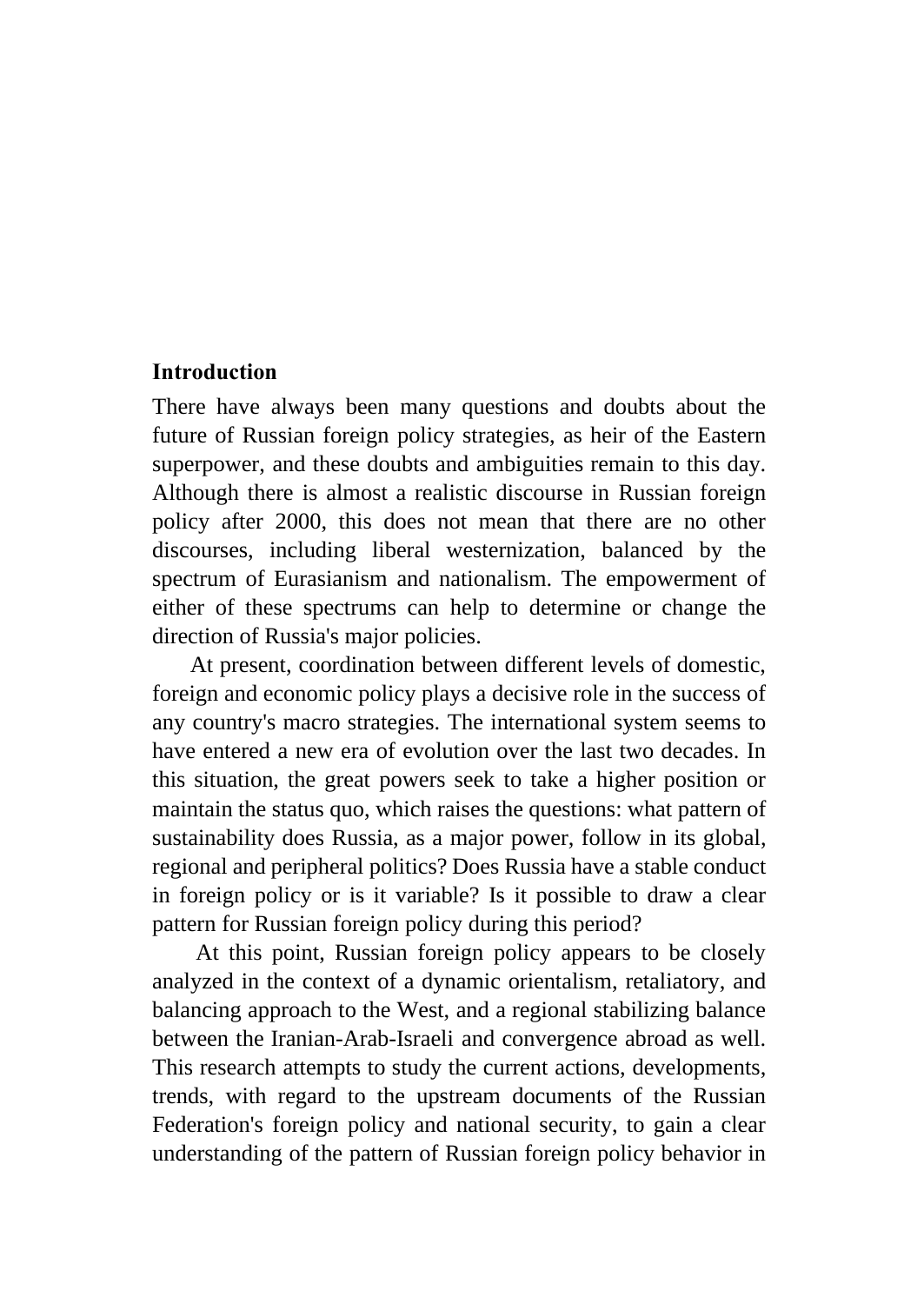the last two decades. The Russian Federation plays an important role in regional developments and international concerns. Therefore, a relatively accurate understanding of Russia's foreign policy agenda will be effective in shaping the foreign policy of the Islamic Republic of Iran. This research will be useful in this regard.

## **Theoretical Framework**

The theory of realism in foreign policy is deeply rooted in sociology and history. Schweller's work emphasizes domestic foreign policy and his theory can express differences in the foreign policies of countries (Schweller, 1997: 30). This has not been addressed in Waltz's neorealist theory.

Thus, neoclassical realists argue that understanding the relationship between power and politics requires a close analysis of the context in which the foreign policy is shaped and practiced (Steinmo, Thelen and Longstreth, 1992: 11). Neoclassical realism is based on the assumption that paradigmatic realism contains many dependent theories and does not necessarily disprove its earlier theories (Wohlforth, 2011: 443-446). For some theorists, neoclassical realism is a realistic theory for foreign policy. While the theory of international politics seeks to explain international phenomena, foreign policy theory seeks to explain the ontology of foreign policy (Kitchen, Nicholas, 2010: 119-121). Neoclassical realism is an attempt to systematize broad and varied realistic views, whilst acknowledging the complexity of international relations and also considering the events a reflection of various factors (Kitchen, Nicholas, 2010: 116-117). The interests of the units in the international system must be varied and different. Like other realistic branches, Waltz's realism embraces diversity in interests, but considers that first and foremost, that all governments seek to achieve security regardless of their internal distinctions (Waltz, 1979: 121-123).

Neoclassical realism argues that a country's ambition is rooted in its foreign policy and the related factors of power, because systemic pressures alter the relationship of unit-level variables such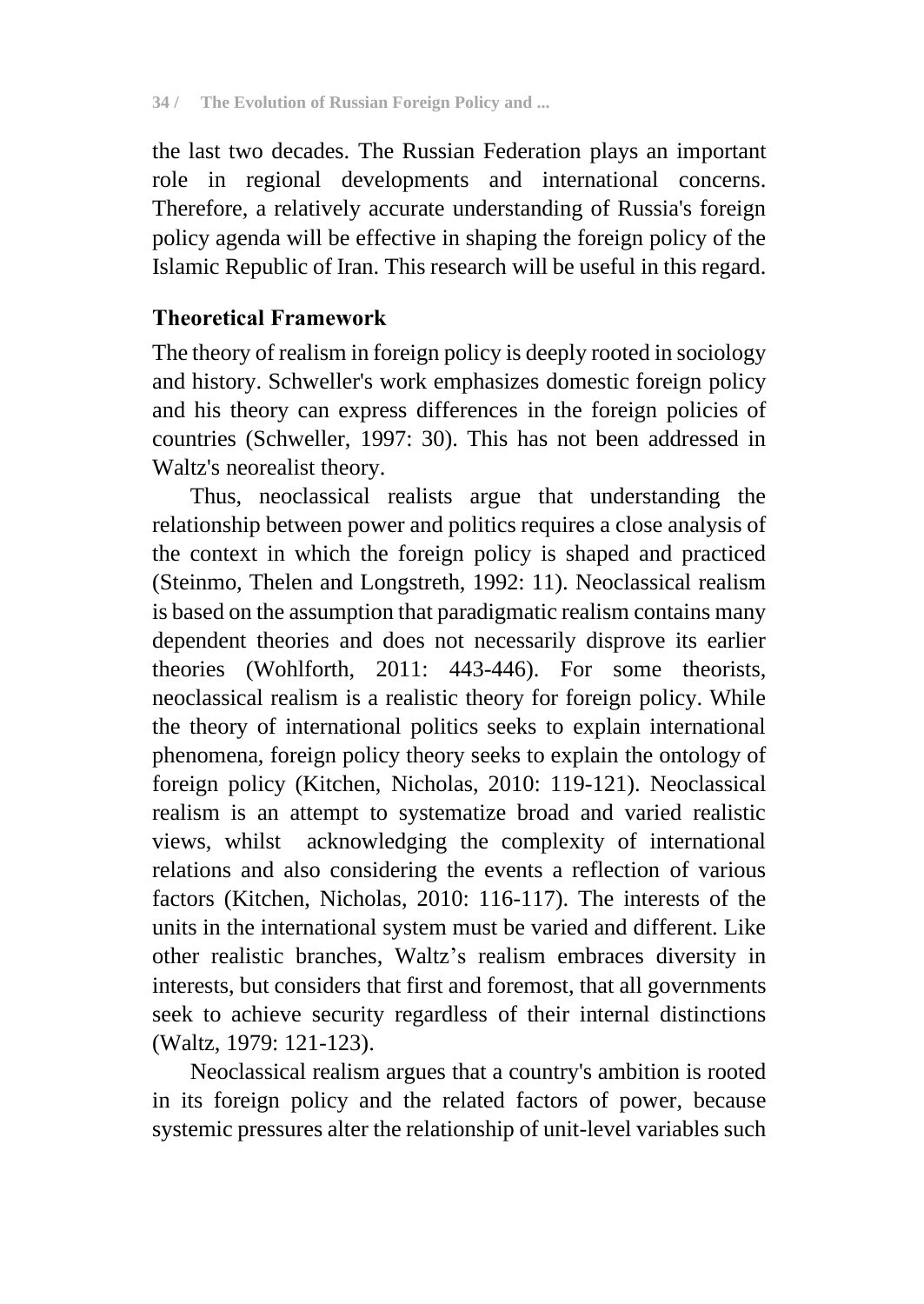as decision-makers' perceptions and government structures (Lobell, Ripsman, Taliafeero 2009: 4-6,). Through neoclassical realism one can begin to analyze Russian foreign policy, and consider the role of its domestic and international structures as factors in foreign policy.

Russia's foreign policy has always been associated by ambiguity, complexity and conflict. One of the most important issues in the formulation of Russian foreign policy is the conflicts that occur at the intellectual-cultural levels, in political parties and groups, as well as in the reproduction of different and sometimes contradictory approaches. The complexity and ambiguity of Russian foreign policy decisions and actions has resulted. Some analysts regard the foreign policy of countries as the result of the thinking, beliefs or personality of leaders, and argue that continuity and change in policies are a function of continuity and change in elites (Rashidi, 1395:250). Accordingly, the Kremlin has been planning and directing Russian foreign policy in a variety of ways.

The most important feature of Russia's domestic foreign policy environment in the post-Soviet era was the diversification of domestic factors in the intellectual, cultural, institutional, civic, spheres. As a consequence of the decision-making process in Russian foreign policy in the 1990s, the country had become chaotic. This was a kind of pluralistic chaos, with various interests and concepts, instead of national interests, in the field, resulted in inefficiency the policies and failure to achieve the stated goals were in foreign relations. In the external environment, there are also growing regional and international developments, including globalization, international economic developments, the process of European integration, US expansionism, China and India's increasing power, the expansion of NATO and the European Union to the East, terrorism and threats. In these complex conditions, the lack of realism concerning domestic and international developments during the Yeltsin era and the failure to conform to the policies and goals set by the external realities, led to a lack of understanding of environmental developments, the inability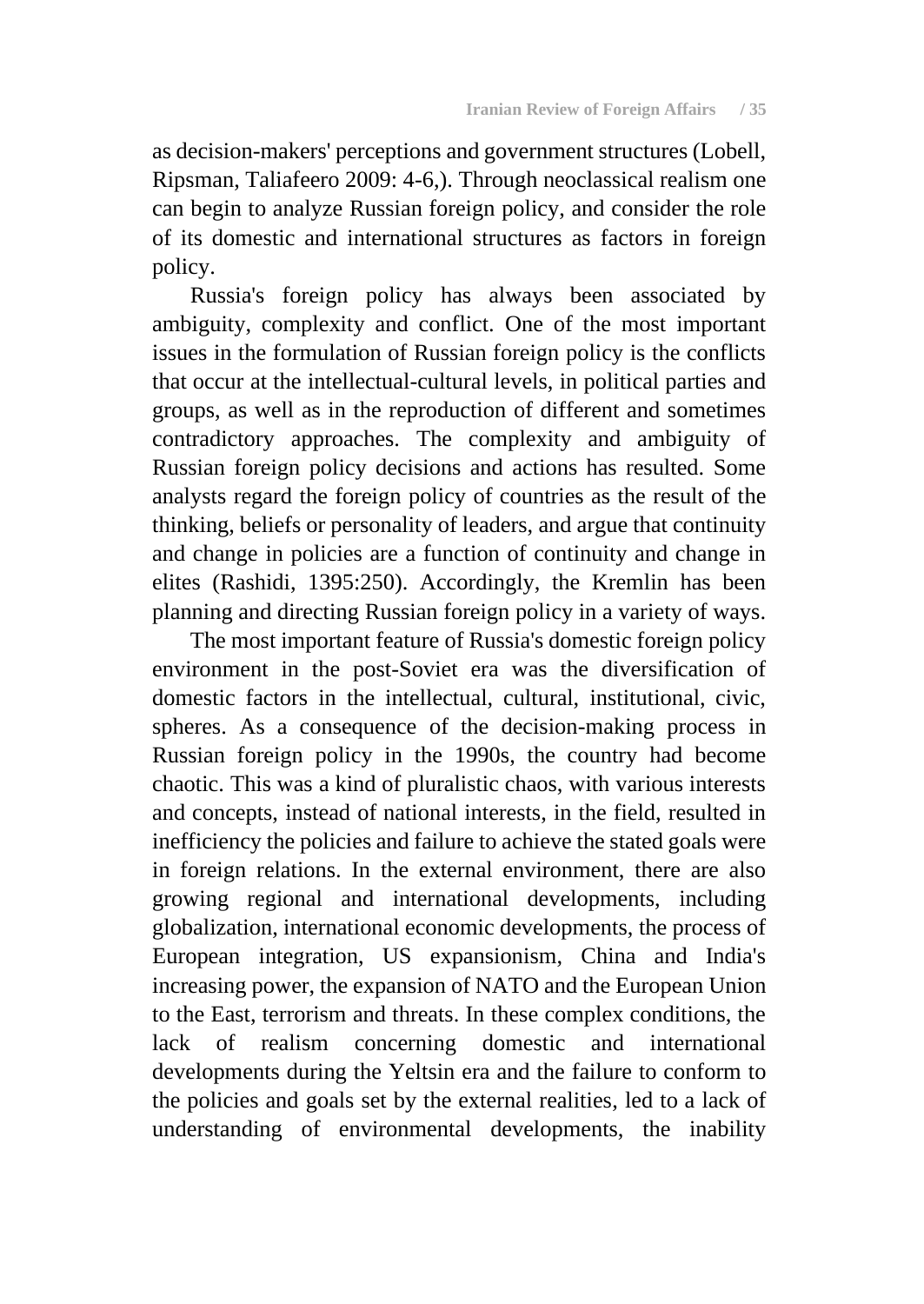adoption of scenario planning and ultimately decision making. The consequence was nothing more than the passivity and decline of Russia's place in international arrangements.

From the point of view of many foreign policy and international relations analysts, since Putin's rise to power in March 2000, there has been a positive shift in Russian foreign policy from idealism to realism, from instability to stability, and from irrational approaches to a relatively rational approach. This policy has received less negative feedback from its internal and external environments than in the previous period. The acute economic problems of Russia in the 1990s were the most important cause of its passivity, on the contrary, improving its economic position at the beginning of the new millennium, more than Putin's policies stemming from rising global prices of energy carriers and oil prices. It was Russia's economy, which had a significant impact on Moscow's growing boldness in international and foreign policy. An important point in Russian foreign policy under Putin, is the escalation of anti-US sentiments. In some cases, the ambiguity and unpredictability of Russian foreign policy under Putin has been related to the nature of other countries' behavior toward Moscow, including Washington's aggressive approach (Nouri, 2010: 5-6).

Generally, Russian society has experienced various transitional periods since the beginning of the modernization process in Russia, which has had different and sometimes contradictory effects in Russian domestic society.. Russia is witnessing extremely complex contradictions, dichotomies and social divisions. An important part of these contradictions and gaps is undoubtedly intellectual, cultural and identity concerns. In order to understand how Russian foreign policy is formulated, internal factors and culturalintellectual currents affecting Russian foreign policy formulation including isolationism, interventionism, westernization and tendency to liberalism, Eastern and Oriental identity, Eurasianism and neo-Eurasianism need to be examined. The importance of near abroad states to Russian political and security discourse, the economic security strategy of the Russian Federation until 2030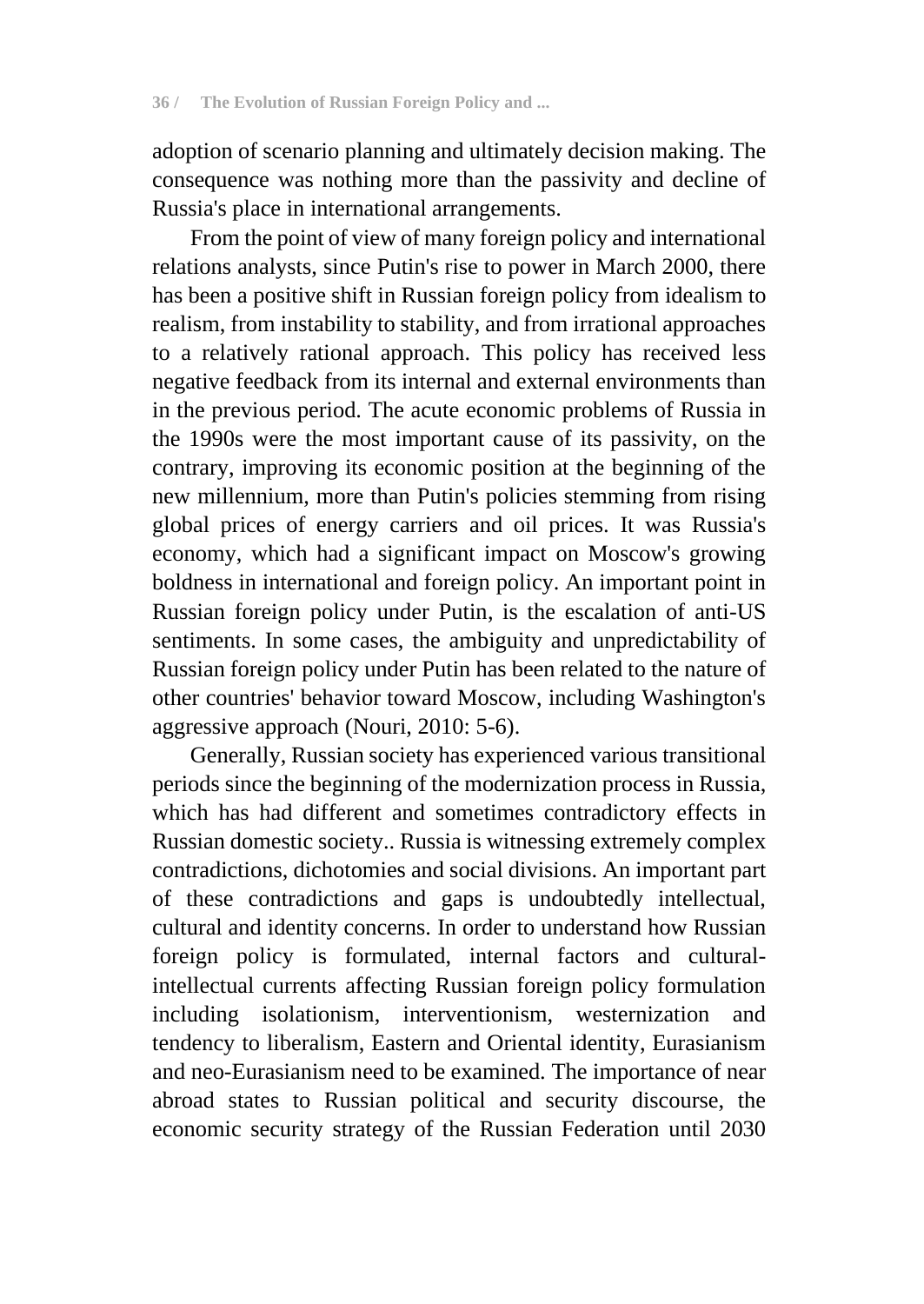(threats and opportunities) the Russian energy security doctrine, as well as the national maritime policy of Russia are important internal variables influencing policymaking, and are, therefore, noteworthy.

#### **I- Intellectual-Cultural Attitudes**

Slavicism – Isolationism: Russian isolationists, nationalists, and Slavicists tend to focus inwardly on Russian reconstruction and development so as to preserve its unique culture and values. From their point of view it is necessary to restore Russia's important role and status in the world, and in that regard strive, also, to prevent cultural contamination. The thoughts and trends of Slavicism do not deny Russia's European identity, but at the same time, it portrays Western culture as a decadent and declining one and emphasizes, instead, Russian introversion. (Rashidi, 2015: 255). Slavists emphasize the unique thought and exclusive culture of Russia. Thus the task of Western civilization to lead and guide the international community has come to an end. They believe that in the new circumstances, it is only Russia that can bring about genuine liberation by referring to Russian traditions and the spirituality of Orthodox Christianity (Colaee and Rashidi, 2009: 211).

Interventionism: Opposing isolationists, interventionists believe Russia has a special message for the world and by presenting interpretations of Russian history and culture, that message could be circulated. What gives this orientation a special meaning is that Russia cannot ignore world affairs and retreat within its borders; it must act from a position of universal power outside its borders. In addition to the cultural principles of this orientation, proponents of this approach emphasize their belief in the realities of international politics and foreign policy, and recognize the necessity of Russia engaging with all of the players in the world, as this will aid national goals and interests (Goble: 1994:13-16).

Westernization and Liberalism: The Russians have no consensus on Russian civilization and cultural identity. There have been several distinct responses about Russian civilization based on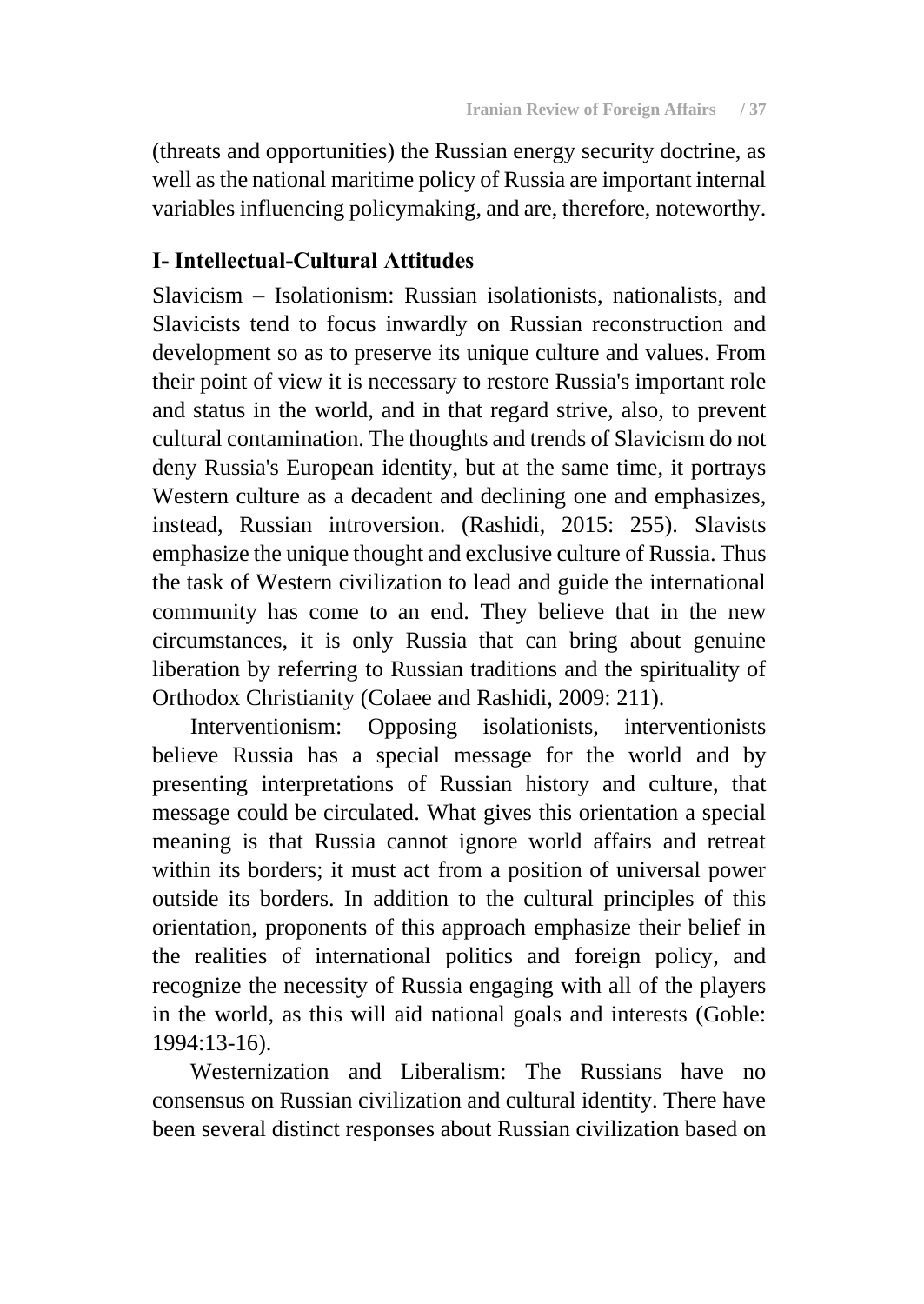socio-cultural spectrums including: Westernism, Orientalism, Eurasianism and Slavism. Westerners (Atlanticists) regard Russia as an inseparable part of Western civilization and culture, and believe it shares a common destiny with European countries. Accordingly, they defend the spread of the influence of European institutions in the Russian Federation. They insist on the shared values of civil liberties and democracy, human rights, the free market, and call for comprehensive and strategic partnerships with Western countries (Coolaee, 1995: 76).

Westernalization in Russia has a long history. The Russians recognize Peterborough as the father of a new Russia who has made great efforts to modernize Russia and steer it toward Westernalization. At different times, Westerners sought to integrate Russia and Europe with greater focus on seizing political power in the space created immediately after the collapse of the Soviet Union. They argued that the Bolsheviks and the Soviet system, in opposition to the West, denied Russia's cultural identity and acted against it during the Cold War. Thus, with the collapse of the Soviet Union, Russia was given an opportunity to transform itself into a recognizable Western state (Rashidi, 2015: 253-254).

Liberalism and communism is the ideological divide in Russian society. Liberals defend the free market and the capitalist economy, believe in political freedom and defend civil society, and democratic values. Therefore, while trying to implement a free economic and political system domestically, in foreign policy they see the need to call for expanding relations with Western countries, especially WTO members. (Rashidi, 2015: 255).

Pro-Western liberals support the expansion of Russia's relations with Europe and the United States. They emphasize the necessity for widespread reforms in Russia so as to make use of Western market economy and models of democracy, as well as to take steps to create a system of collective security in the direction of globalization and facilitation of global trade. Some liberals in the early 1990s expressed their goal: integration with the West. This view was the center of gravity in Boris Yeltsin's foreign policy. The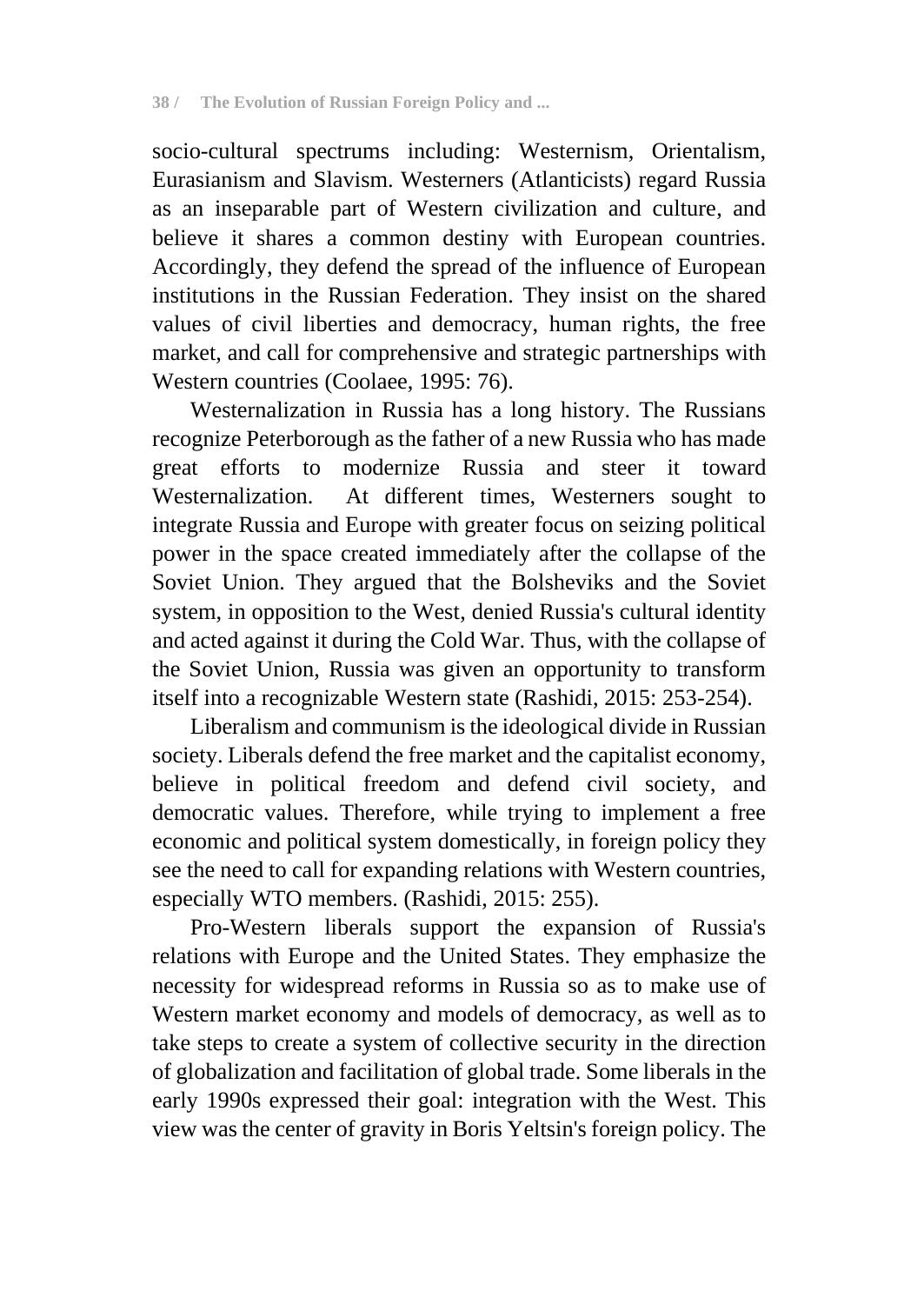idea that Russia should pursue its foreign policy to pursue Western countries was based on the assumption that Russia would soon become a fully Western country. In this context, westernization was expected to affect all traditional Russian imagery as a superpower and reduce the role of the government, via market economy development and the patterns of Western democracy. This discourse was prevalent in the early years after the collapse of the Soviet Union. But it soon lost its appeal and was challenged by progovernment ideas. It was replaced by insistences on the revival of Russia's historical status as an independent superpower (Kuchins and Zevelev, 2012:143-146).

In the Soviet Union era**,** Russian foreign policy was shaped in opposition to the West. In this sense, they defined their communist life as opposed to the Western liberal one, and believe that the only alternatives to the Western cultural system are Marxism and Communism. With the fall of Marxism from the stage of world politics, and the rise of national revolutions against communist political tendencies, the values of communism collapsed and new laws and values emerged. Russian domestic and foreign policy was such that the logic and political philosophy of Russian foreign policy experienced its first turn of life, and a Western world order was introduced in the place of Marxism. Thus, a lack of conflict with the West in order to achieve development was on the agenda of the Russian liberals (Rashidi, 1395: 7). During this period, Russia tended to coexist with the West and the capitalist world (Legold 2003: 59-65). The Proponents of this approach define Russia as a member of the Western world. It follows that some have described the emergence of Westernization in Russian foreign policymaking as a reaction to Russia's strategic distance from the Western world during Soviet Communist rule. As such, the period emphasized the need to join the West as Russia's first biologicalcultural-identity origin (Legvold, 2007: 70-73).

One of the consequences of the emergence of Atlanticism in Russian foreign policy, which coincided with the Yeltsin era (1990), was the attempt to join the European Democratic Club with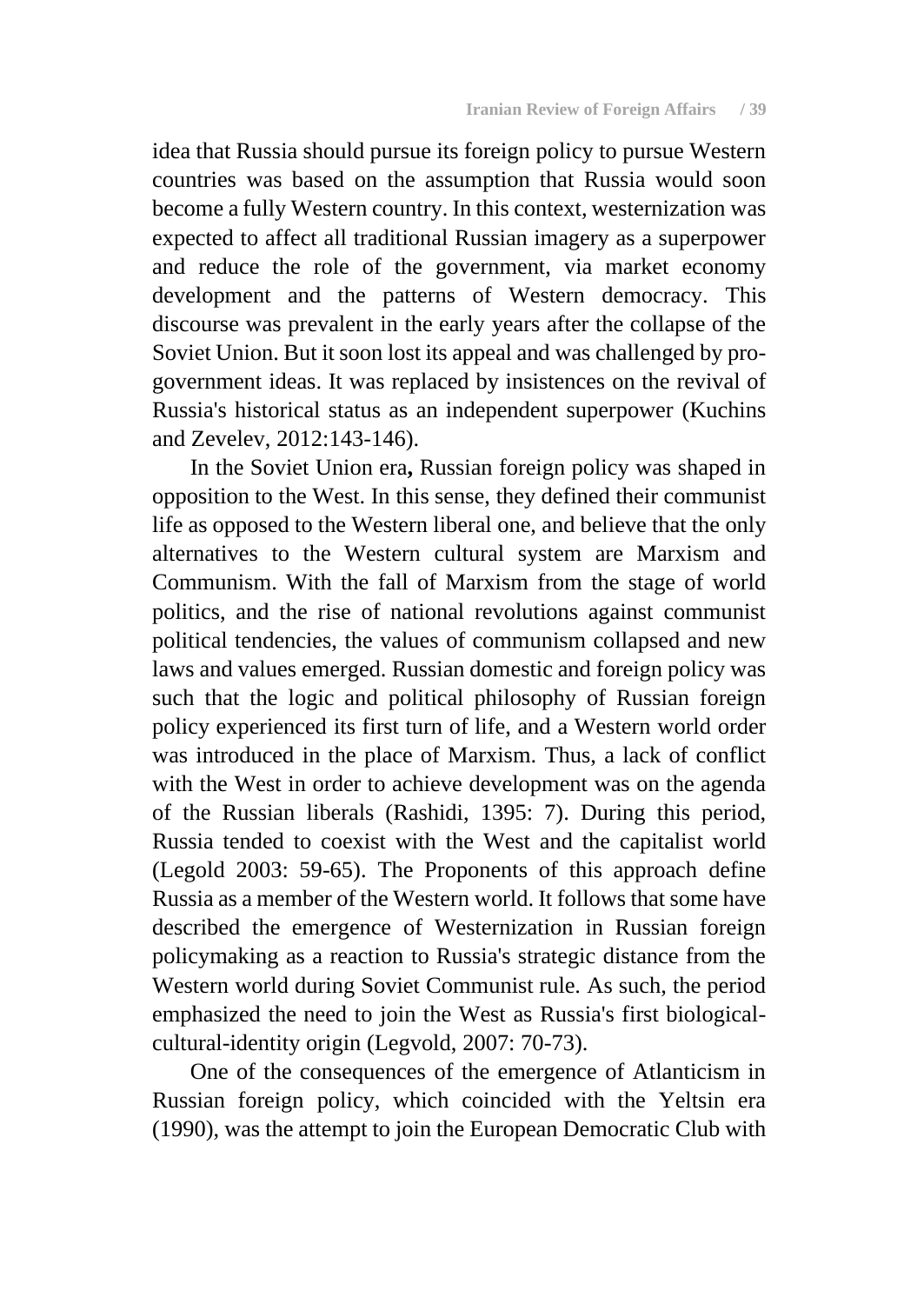a free market economy. To this end, Russia joined the Organization for Security and Cooperation in Europe and expanded its cooperation with the European Union, the Organization of Economic Cooperation and the Seven Group, and reduced its decisive presence in the former Soviet republics and Asian countries, including the Middle East (Koolaee 2016 : 74-76). During this period, Russia sharply distanced itself from anti-Western politics and sought to pursue its interests through proximity to the West and compromise with Europe and the US. At this point in time, Moscow based its foreign policy on Russia's transformation into a state based on legal standards; the creation of a civil society and a rapid modernization of the country were pursued so as to establish a market economy. In this regard, Kremlin sought to define itself as a part of the geopolitics of the West (Shuaib, 2016: 75-76). Therefore, following the convergence and attention of Western countries, they put market economics and democratic slogans on their foreign policy agenda.

Despite Russia's emphasis on proximity to the West during this period o one hand, developments and the structural nature of the international system, on the other hand, made Russia's political forces to pave the way for foreign policy. In response to the Westernization of Russian foreign policy, nationalist conservatives insisted on a return to Russia's glorious history and values. And on the other hand, the moderates believed that they had a historical role for Russia at the borders of Europe and Asia, and saw Russia as a mixed culture of Europe and Asia that should lead and manage these two divisions as leaders (Light, 2001: 86-90). Thus, Yeltsin's Westernization was influenced by conservative, nationalist forces as well as Eurasianists. Of course, this development did not mean the withdrawal of the West from Russia's strategic sphere. Rather, its importance has always been maintained (Alihoseini&Aeinehvand, 2015:135-136).

Orientalism: Orientalists consider Russia to be an Eastern civilization and one of the Asian civilizations. They argue that Russia's foreign policy should be adjusted to the eastern region.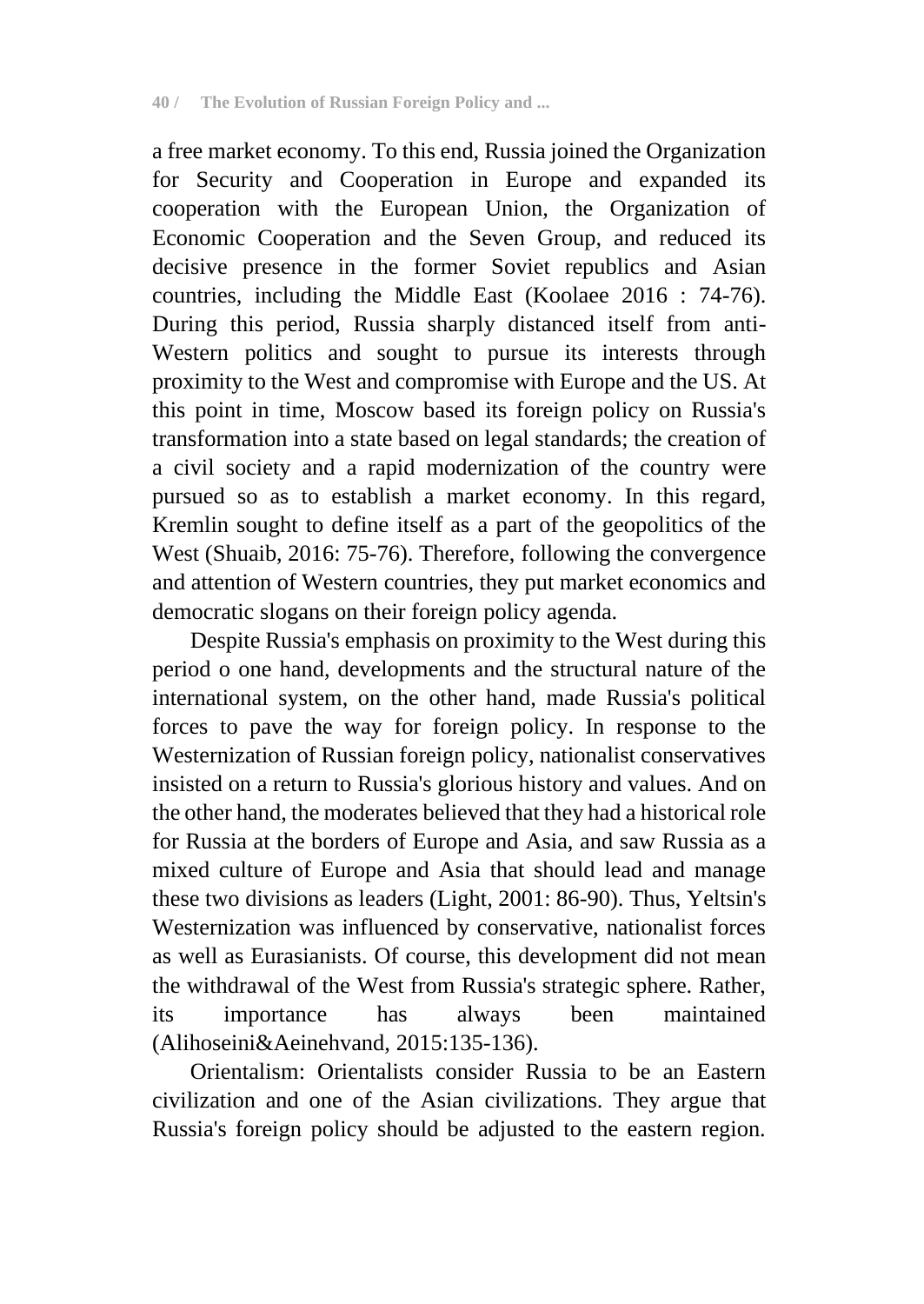(Rashidi, 2015: 254). Russia's defeat in the Crimean War (1953- 1956) by the Ottoman Empire is a turning point in the beginning of Russia's Orientalism. France and Britain's support for the Ottomans in this war has been a bitter memory in Russia's national history (Duncan, 2000: 43-44). Therefore, the Russians, influenced by thinkers such as Nikolai Nanylfsky and Konstantin Leontiev, paid attention to their distinction from Europe and believed in the development of Russia's cooperation with Asia (Rashidiov, 2015: 254).

Orientalists define Russia as a country with an Eastern culture, rules and values that must adhere not only to official politics but also to the public sphere. An important consequence of this mode of thinking was the emphasis on the Eastern world in Russian foreign policy and the attempt to restore Russia's ancient status among the Eastern civilizations and to resist against the Western conquest. From this point of view, Russia is the leader of the Eastern countries, and must pay attention to the preservation and protection of their cultural and civilization (Duncan, 2000: 45-50).

Slavicism and Russian nationalism, which had tangible manifestations in Russian foreign policy, can be considered as an Orientalist aspect or Russia's eastern bio-world (Hosseini, Abolhasani, 2015: 7-8). This approach was often practiced by the Russian tsars and used by Stalin, particularly during World War II. The collapse of the Soviet Union and the fragmentation of the empire and the severe economic, social and political problems were very painful for Russian nationalists. The scholars of this school believed that republics which separated from the Soviet Union should somehow rejoin Russia. Contemporary Russian nationalism seeks not only to revitalize old values, but to rebuild and adapt it to new Russian conditions. They argue that the breakdown of the Soviet Union could be seen as an illegal act, and demanded a united and powerful government in the direction of Russian civilization and culture (Husseini, Abulhasani, IbId: 9).

Thus, it can be understood that Slavism and nationalism have a strategic place in Russian foreign policy. However, developments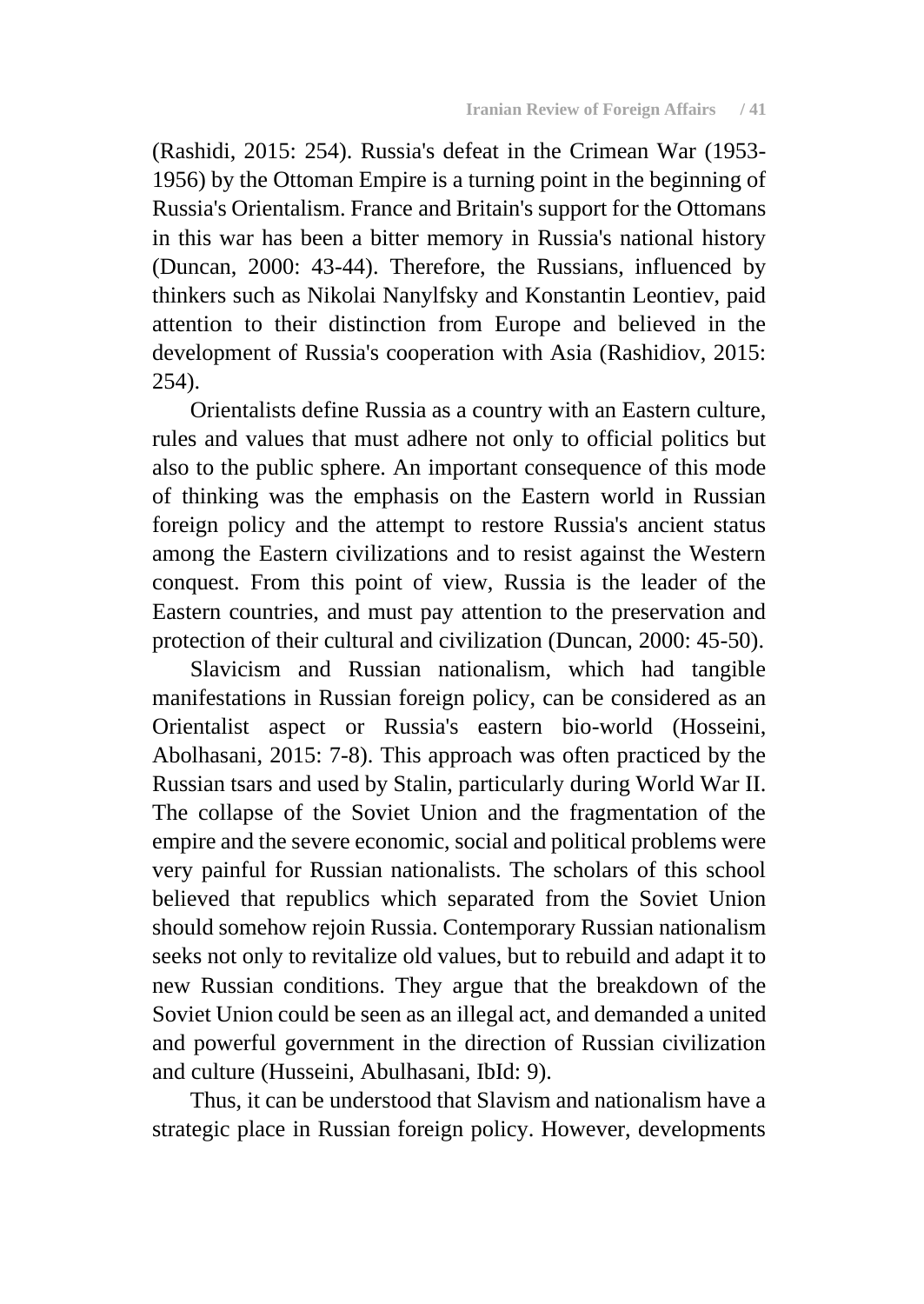in Russia's foreign policy do not ignore the structure of the international system. In other words, the structure of the international system as a fixed element has always influenced Russian foreign policy (Roumi, 1977: 98-100).

Communism-Marxism: The communists have a nostalgic sense of the ideology of socialism and the former Soviet Union. Emphasis on the originality of society, the Soviet system, the redistribution of wealth, state capitalism, the struggle against liberalism and capitalism, and opposition to the Western free market are among the most important elements of Russian socialism and communism at present. They suggest reviving the position of the Soviet superpower, developing Russia's regional hegemony, developing ties with the countries of the region, and countering the influence of the United States on Russia's foreign policy agenda. It should be noted, however, that today's Russian communists pay attention to European socialism, the standards of civil society, and the democratic political system (Kuchins and Zevelev, 2012: 151-152).

From a phenomenological point of view, with regard to the intellectual and cultural currents affecting Russian foreign policy, it can be said that Marxism was the first idea to be identified. Until the collapse of the Soviet Union and in the early years after the collapse of the complex, Russians continued to define themselves as a country with Marxist values and rules. According to this view, Russia is leading the Eastern bloc, which plays a role against the capitalist bloc as another pole of world power (Roumi, Ibid, 93-94).

In this period, Russian foreign policymaking was based on a conflict between the Marxism world and the liberalist world. During this period Russian political behavior had evolved so that the geopolitics of the world led communism and suppressed any tendency towards the West in its political geography (Husseini  $\&$ Abolhassani, Ibid, 6).

Eurasianism - Neo-Eurasianism: Eurasianists believe that Russian civilization and identity were distinct from European and Asian civilizations. And they consider Russian culture and civilization as a cultural bridge between European and Asian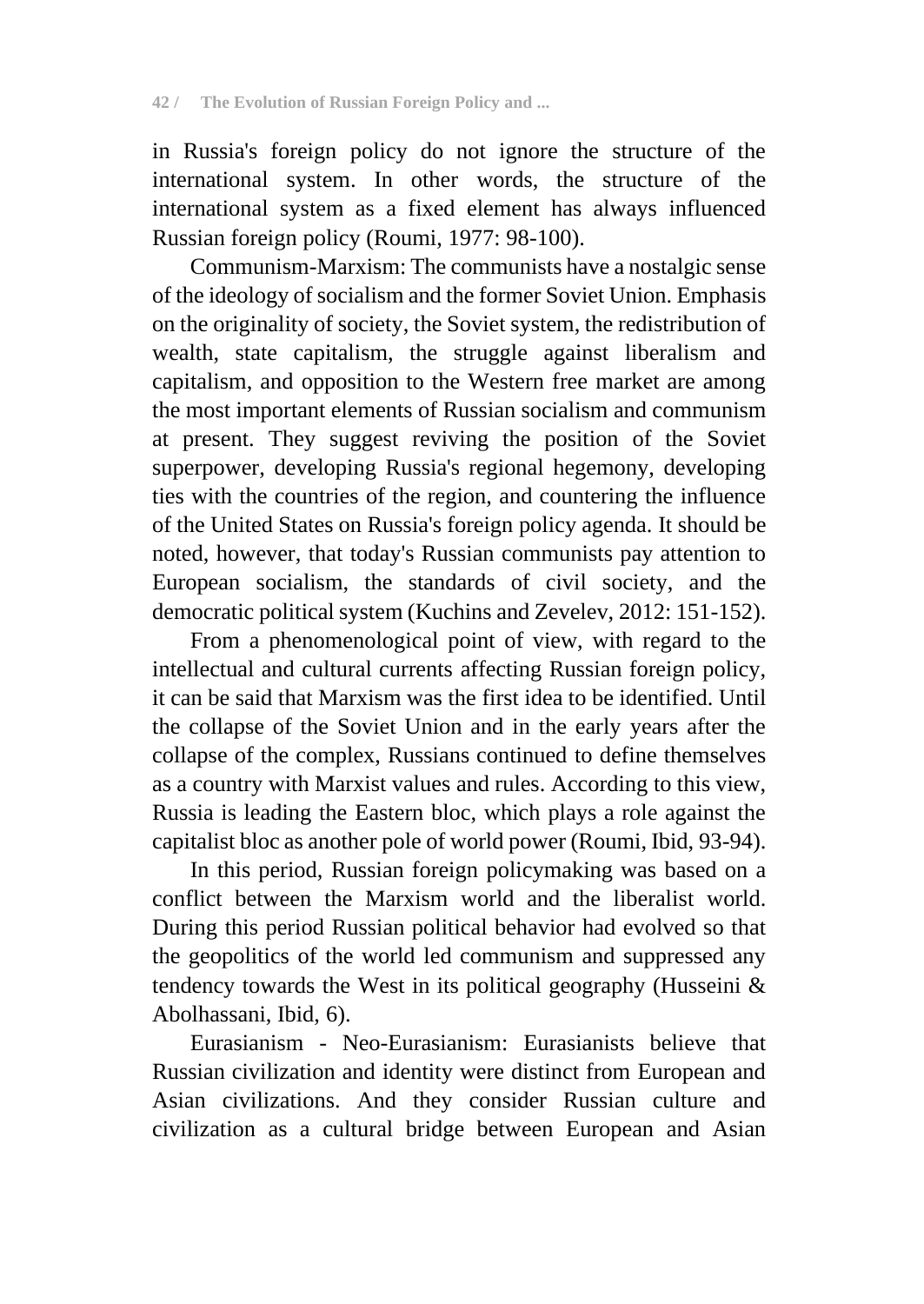civilizations (Billington, 2006: 104). Eurasianism has its roots in the nineteenth century. At the time, a group of Russian intellectuals did not accept the Westernization of Russian identity. In 1829, for example, Peter Dachayev emphasized in his writings that Russia's identity was neither Eastern nor Western, but unique. (Larwell, 2009: 13-15). Also Dostoevsky in the early 1880s claimed that the Russians are as European as they are Asian; our mistake was to try to introduce ourselves as pure Europe (Mazurek, 2002: 105-111).

Due to the Bolshevik rule in the Soviet Union, the activities of the Eurasianists were limited. And many of them inevitably migrated to Europe. But after the collapse of the Soviet Union, they returned to Russia. After this period, Eurasianism grew and Westernism weakened. New Eurasianists such as Panarin, Zyuganov, and Dugin, despite their differences, emphasize Russia's geopolitical and cultural independence. And they believe that Russia has a civilization that has fundamental ties with Asia and the Islamic world.

Many modern Eurasianists, referring to Huntington's theory of the clash of civilizations, believe that the world is facing an identity war of civilizations. In this identity war, Russian identity is threatened by Western civilization and identity, especially the United States. The new Eurasianists emphasize that Russia must prevent American domination of the Eurasian region (Rashidi, 2015:262-275).

In recent years, several factors have led experts to reconsider the nature of Russia's foreign policy. These include the growing hostility between Russia and the United States, the Ukraine crisis that led to the secession of Crimea and its annexation by Russia, and Russia's military presence in the Syrian crisis. These factors indicate that Russia's foreign policy has undergone a strategic transformation. This development is known as Neo-Eurasianism (Dugin, 2012: 20-21). Alexander Dugin is one of the most prominent thinkers in the field of neo-Eurasianism. By examining all theories of nationalism and Westernism, Dugin explained his theory of Eurasianism and Neo-Eurasianism. He says Eurasianism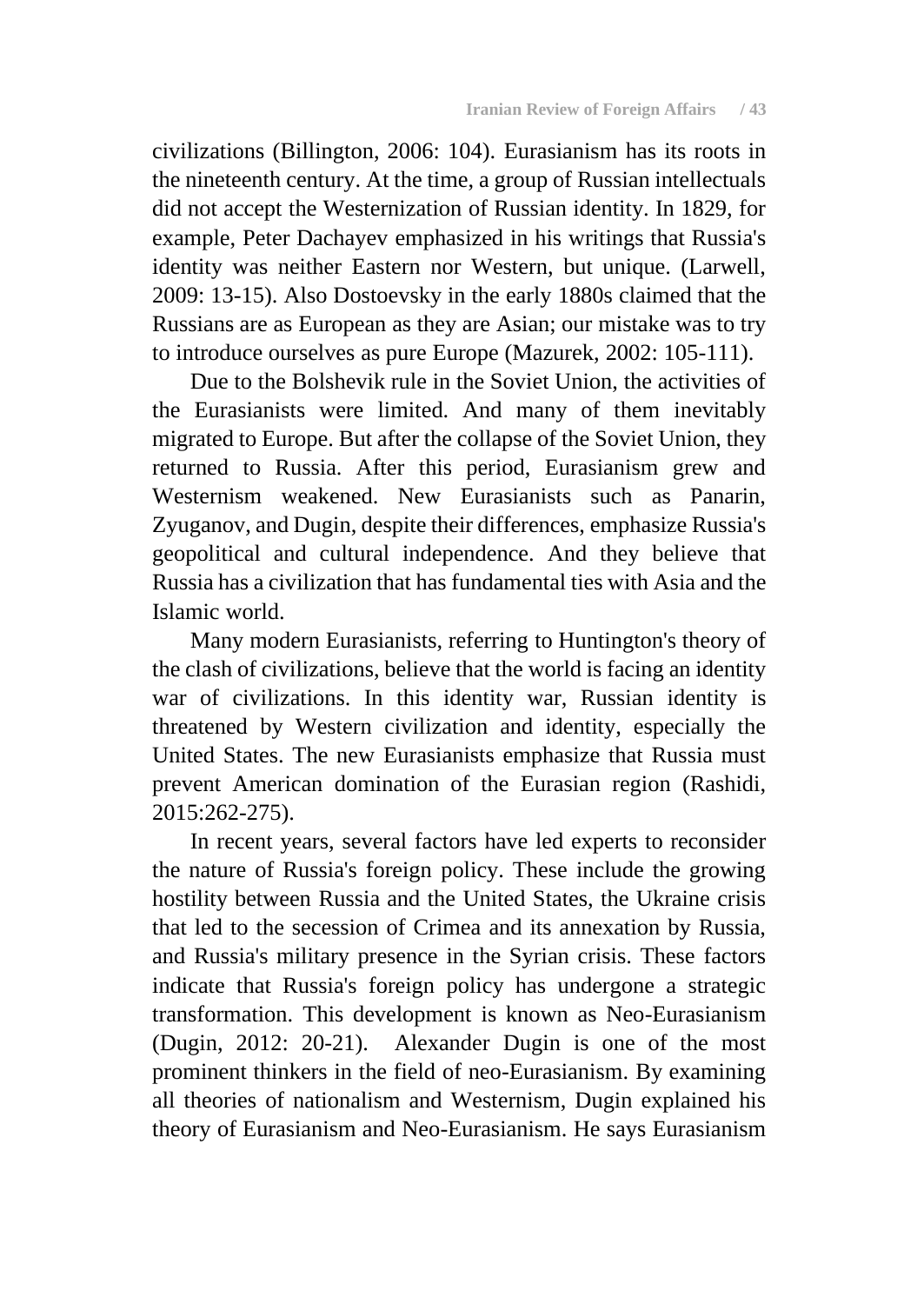is a political philosophy with three levels: domestic, middle and foreign. At the external level, this theory includes a multipolar world. That is, there are several global decision-making centers, one of them is Eurasia. Eurasianism at the middle level calls for convergence between the former Soviet republics while maintaining their national independence. Eurasianism at the level of domestic politics also focuses on building the political structure of society and respecting civil rights, as well as parts of the model of liberalism and nationalism. Based on Eurasianism, foreign policy is independent of globalization, the unipolar world, nationalism, imperialism, and liberalism. However, Eurasianism's foreign policy is a unique model (Alihosseini & Aeenehvand, 2015: 148-139).

Dugin considers the Eurasia region to be Russia's heritage and believes that it was a traditional Russian environment. Therefore, he emphasizes that the main goal of Russia's foreign policy should be to regain control of these areas and to support the Russians living in these areas. The environment that Dugin defines for Russian domination leads from the west to Europe, from the south to Central Asia, and from the east to China. According to Dugin, Eurasianism is a good opportunity to revive Russia's geopolitical power (Alihosseini & Aeenehvand,Ibid, 148). After explaining Eurasianism, Dugin seeks to clarify and explain its principles in Russian foreign policy. So he proposes a new definition of Eurasianism, namely neo-Eurasianism. In fact, Dugin's Neo-Eurasianism does not mean rejecting Eurasianism. Rather, it is a reconstruction of the important principles of Eurasianism with an emphasis on traditionalism and geopolitics. From this perspective, Dugin believes that Russia belongs culturally to an Eastern civilization. And as the leader of the Eastern Region, it is necessary to confront the unipolar world led by the United States. Dugin refers to Eurasia, a large Russian territory with allies such as Iran, Turkey, China, India, and some Eastern European countries. From Dugin's point of view, Eurasia has evolved from a geographical concept to an identity concept.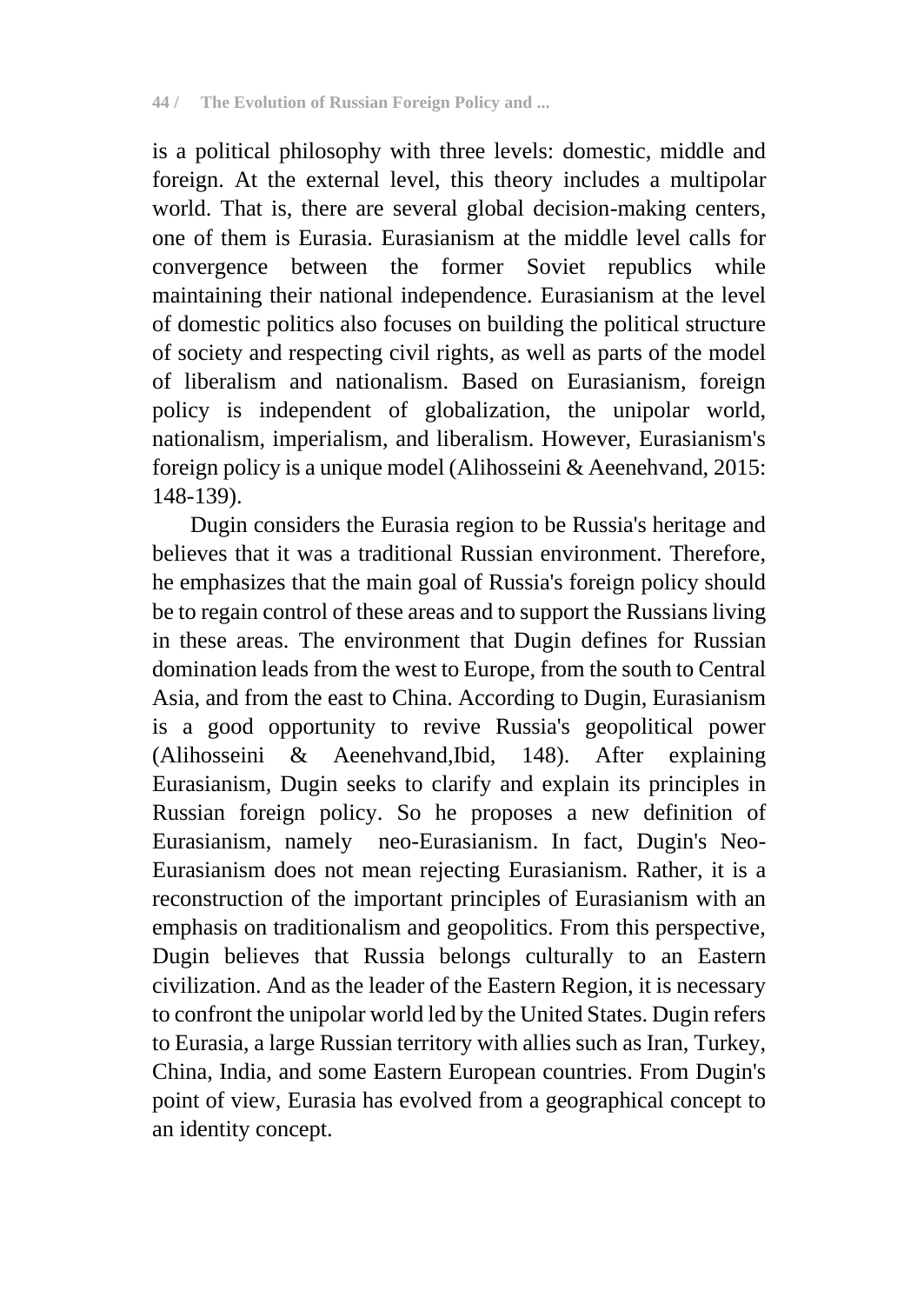From Dugin's point of view, the important difference between Eurasianism and Neo-Eurasianism is that Neo-Eurasianism transcends geography and identity. And it is considered a system of consciousness that gives the Russians identity and existence. According to Dugin, Russia is at the center of this system. Accordingly, Russia must protect the region and rebuild and redefine its prestige. In general, Russian Eurasianism creates a new place for Russia in the world. Accordingly, a new foreign policy must be implemented. Russia's new foreign policy is dynamic and more active in countering US intervention. Dugin emphasizes the Slavic tradition and the Russian Orthodox Church, and he believes in the important role of identity and historyin shaping the foundations of Russian identity (Roumi, Ibid. 100-104).

It is important to note that foreign policy does not necessarily take place in the context of ideas. Rather, structural necessities provide grounds for change in foreign policy and foreign policy ideas emerge from there. In other words, the evolution of political realities and foreign policy is not merely the product of intellectual systems. Intellectual systems are, also, the result of a crisis of facts. With the crisis and inefficiency of the foreign policy strategy, a new system emerges, which results in the formation of a new foreign policy (Roumi-Ibid, 99-103).

Eurasianism paved the way for Orientalism in Russian foreign policy, and its main principles were Russian Slavism and nationalism. Accordingly, Russia has defined its main policy components as Eastern. For this reason, Russia is trying to present itself as an important power and a major player in the region. In fact, Slavism and nationalism are in the context of Russian Orientalism. The Slavs are pessimistic and distrustful of Western powers. They want Russian foreign policy to focus on the environment (Aaron, 1998: 78-85).

Thus, in Slavism, Russia pursues its own protection. And that goal is at the heart of Russia's foreign policy. Russian nationalism is broader than Slavicism. Returning to the greatness of the Soviet era, regaining Russian power, and Russia's powerful role in the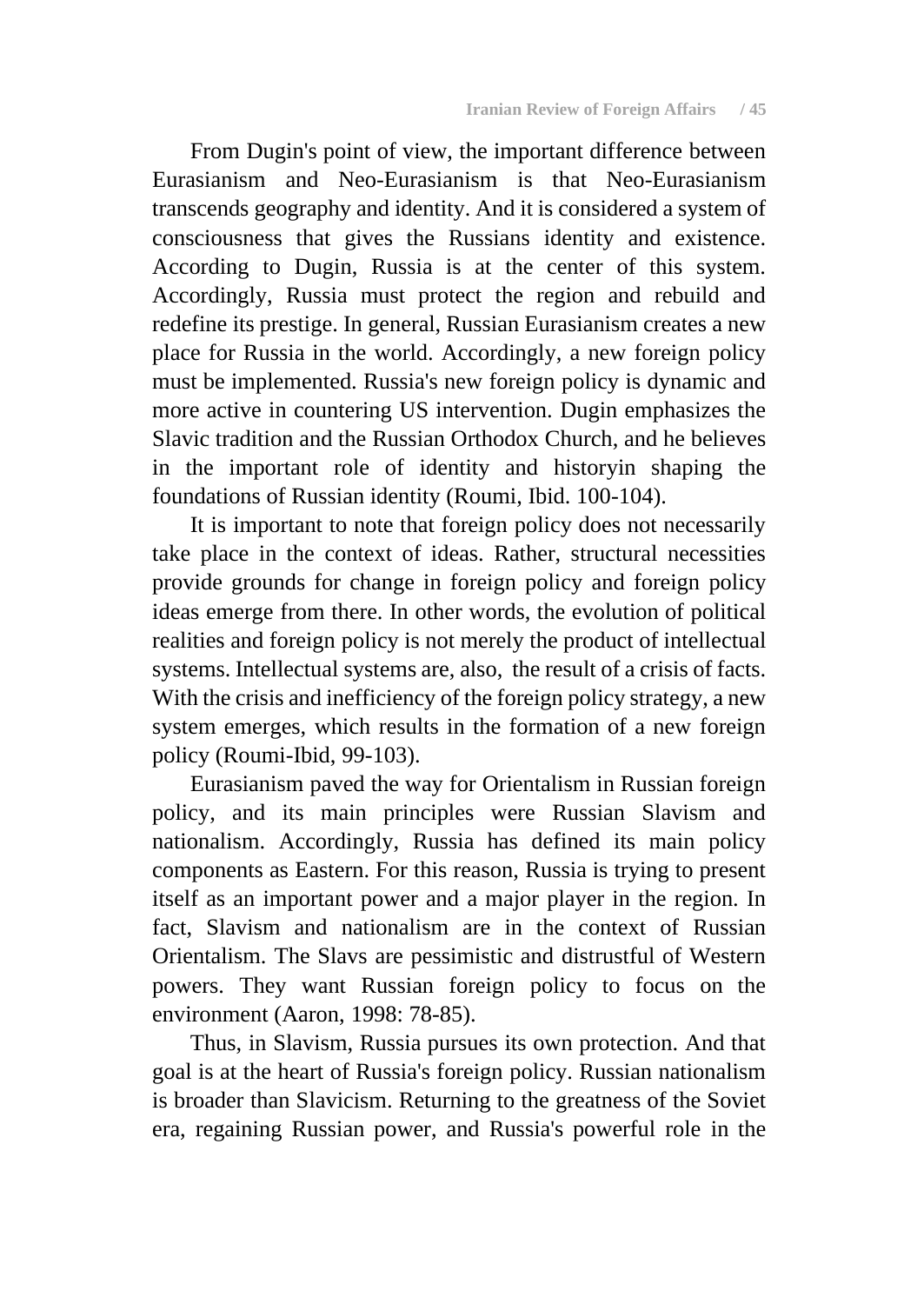Balkans, the Middle East, Central Asia, and the Caucasus are among the most important aspirations of Russian nationalists (Karami, 2005: 64-66). Of course, Iran has an important place in Russia's Easternism, but it is not strategic for Russia. In fact, Russian Orientalism has been a restoration of Russia's credibility, culture, identity, and historical traditions. From this perspective, countries like Iran are so important to Russia that they contribute to Russia's strategic interests. These countries are helping strengthen Russia's political and economic bargaining against the United States ( Roumi, Ibid .: 106-107).

## **II- Russia-US Conflict Zones**

Central Asia and the Caucasus are among the most important areas of conflict between Russia and the United States. These areas are located in the geopolitical sphere of Russia. The Caucasus region was the border between the Warsaw Pact and the NATO Pact during the former Soviet Union. Geoeconomic and geopolitical issues have increased the importance of this region. After the collapse of the Soviet Union, the United States tried to enter Russia's traditional sphere of influence. US actions and interventions in the region have heightened Russia's security concerns, and in one instance this led to Russia's military confrontation with the Republic of Georgia in 2008. In fact, the United States has tried to contain Russia as a nuclear power and a geopolitical rival. The United States is trying to implement a policy of blockade against Russia. In the book *Geostrategy for Eurasia - Chessboard*, Brzezinski states three main goals for US presence in the region: to prevent the formation of an anti-American coalition, to establish a collaborative mechanism with regional partners for the regional interests of the United States, and stabilizing America's global position and emphasizing the lack of an alternative to the United States. To continue the US presence in the region, Brzezinski proposes that the United States strengthen the economic and military foundations of countries around Russia. It is also suggested that the exploitation of energy resources in these areas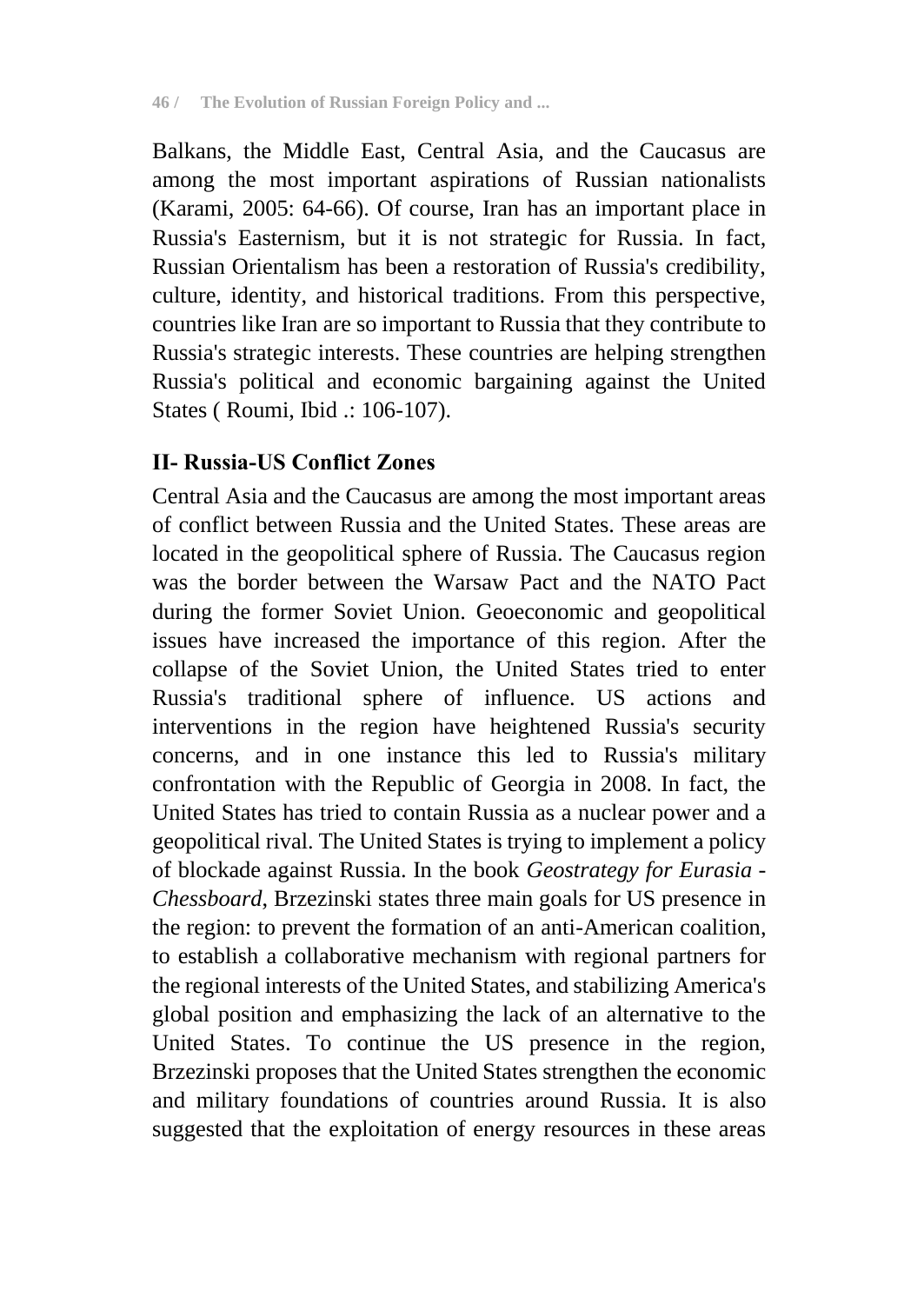should be put on the agenda. According to Brzezinski, these measures will strengthen these republics against Russia. And they will resist Russian influence (Simbar, Hedayati Shahidani, Ibid, 71).

In general, the most important issues from 2000 to 2006 were the war in Afghanistan, the deployment of US troops in some Central Asian republics, the Iraq war, NATO's expansion plan with the East, and the US withdrawal from some military alliances, including the IBM. Also important was US efforts in deploying missile defense shields in Eastern Europe. By 2006, Vladimir Putin had almost ignored US intervention in Russia's traditional sphere of influence, given Russia's structural constraints and the priority of the war on extremism. During this period, Putin did not strongly oppose US cooperation with some Central Asian republics and the Caucasus, but he always sought to strengthen the foundations of Russia's power. As Russia's oil revenues increased and its economic and military strength increased, so did Russia's confrontation with US policy. In fact, rising Russian oil revenues have played an important role in Russian-American relations (Shlapentokh: 2006, 22).

The United States' unilateralist policies and approaches, as well as its influence in the traditional regions of Russia, as well as the creation of color revolutions in some republics with the presence of the United States, have led Russia to adopt reciprocal policies against the United States (Simbar, Hedayati Shahidani, Ibid, 73).

Economic Modernization and Countermeasures Against the United States: The collapse of the Soviet Union and the withdrawal of Russian troops from Georgia reduced Russia's influence in the republic. The strength of pro-Russian political forces in Georgia has also severely diminished. The pro-American political spectrum seized power, and anti-Russian sentiment intensified. In this context, the crisis of independence of Abkhazia and South Ossetia was significant (Alison, 2008: 5). Coinciding with Georgia's offered to join NATO, was Russia's support for the independence of South Ossetia and, it took military action against the Republic of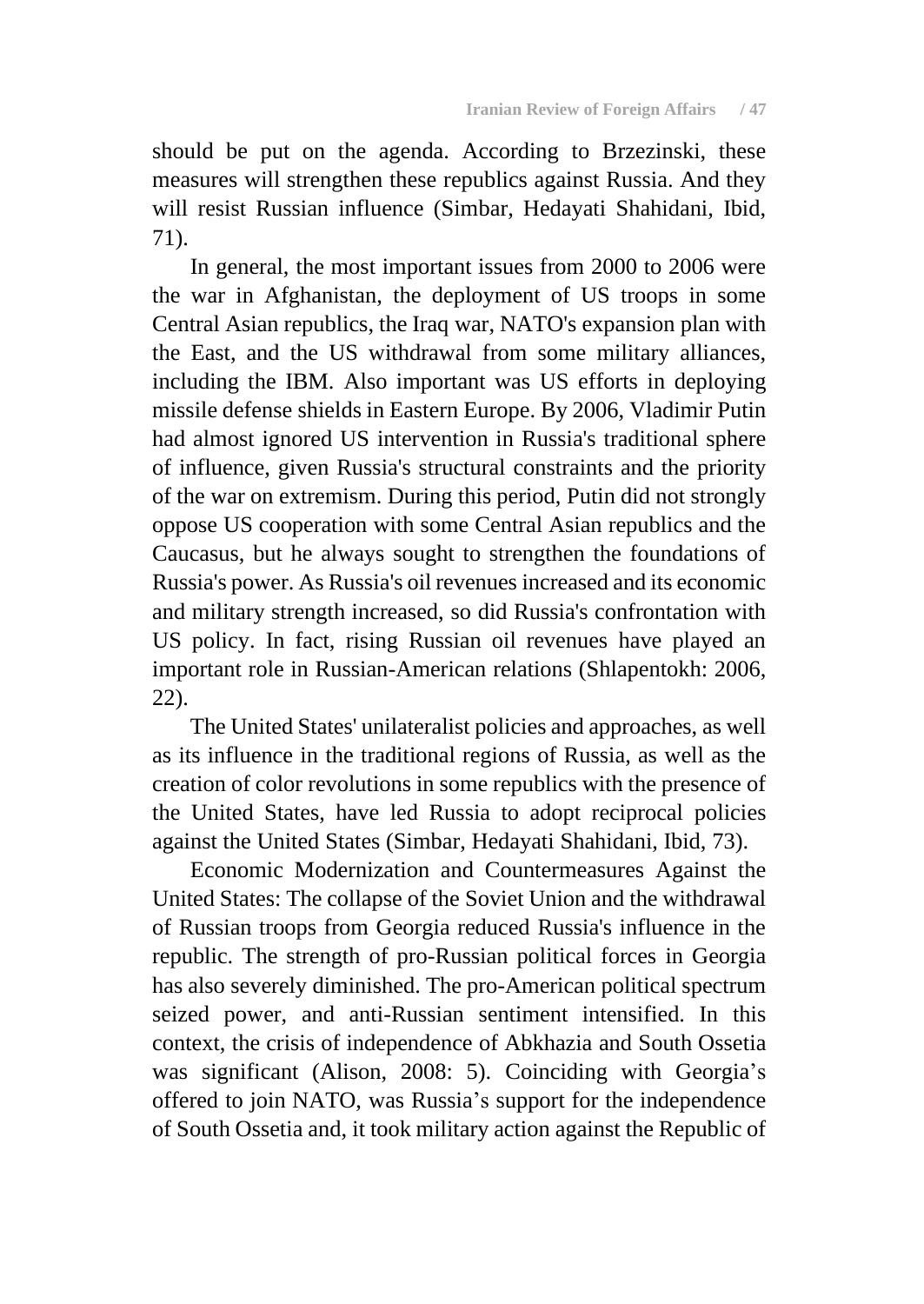Georgia. In fact, the crisis in South Ossetia is the result of intensified confrontations between Russia and the United States (Gregorian, 2012: 1-4).

Tensions with the United States also increased during Medvedev's presidency. But during Barack Obama's presidency, relations between Russia and the United States changed somewhat. During this period, Russian-American relations moved toward balance and equilibrium. In fact, a great power like Russia in the Eurasian region had greatly reduced American maneuvering power, and the republics of this area regulated their relations with Russia. Russia reacted to any US intervention or regional influence. The United States has also sought to expand and deepen ties with countries in the region (Salzman, 2010: 32-36).

Medvedev tried to reorganize Russia's ailing economy. A new approach was, therefore, designed for the economy. Economic issues were neglected among security approaches. However, resolving Russia's economic problems has become a priority. The policy of pragmatism was based on attracting investment, new technologies and creating prosperity. They tried to implement economic policies even without relying on the oil, gas and energy industries. Russia has an important role to play in Europe's energy supply, but it has not grown enough in other areas of the economy and needs new technology. These issues have led to the reconstruction of economic infrastructure. At the same time, military infrastructure has developed.

On the other hand, after the collapse of the Soviet Union, although Russia lost some of its former strength and capabilities, it continued to be a permanent member of the UN Security Council, and could, therefore, affect the policies of the United States. In this way, the United States could not ignore Russia's important regional and international role (Rumer and Stent, 2009: 11-12).

Vladimir Putin believed that Russia's identity should be based on the historical tradition of great power. He considered the concept of great power to be one of the basic principles of Russian culture and spirit. He argued that these stable Russian historical and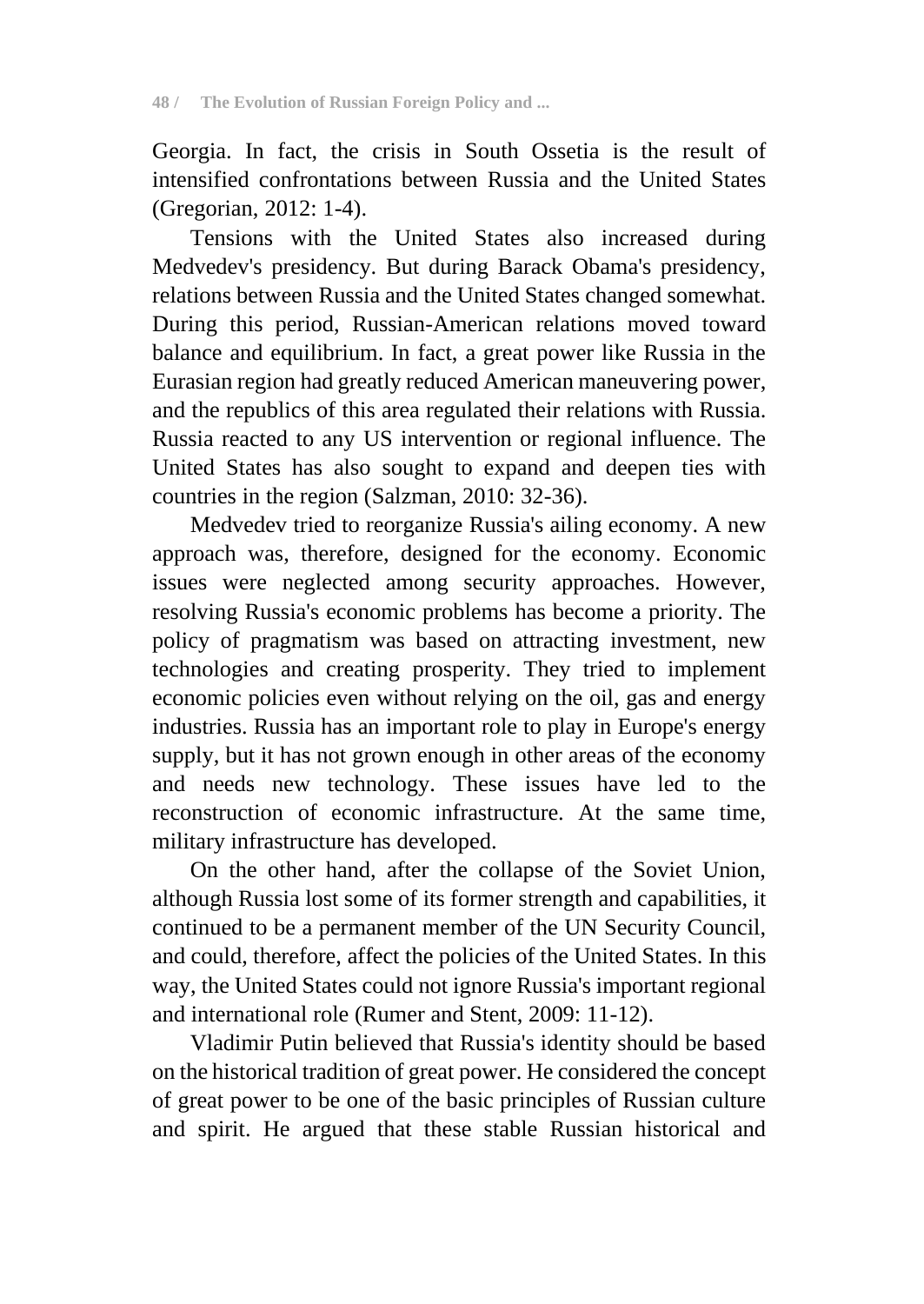cultural principles and patterns, regardless of domestic conditions, shape Russia's understanding of international developments. Accordingly, Russia has a large range of capabilities, including territorial size, geopolitical position, military and nuclear power, huge energy reserves and natural resources, intellectual and cultural capacities, as well as a large population and an important place in the international system, thus it should be a great power (Tatiana and Bogachevrov, 2004: 43-48).

The Normative Strategy of the Great Modern Power: This strategy was a reflection of the people's desire to improve the frustration caused by the collapse of the Soviet Union. The Russian people faced many problems in the 1990s. One of the major issues in the 1990s was the identity crisis of the Russian people. Resolving these crises required the development of a normative strategy of modern great power.

Modern power is based on the principle that real power in the new international space is multidimensional. And Russia needs to be strong not only in military and political power, but also in economics, advanced technology and culture. For these reasons, Vladimir Putin, as a nationalist reformist, implemented a plan for Russia to become a large, modern, normative power with advanced technology, a dynamic, independent, internationally influential society, an active global actor and an important role to play in global trends.

In other words, Putin sought to make Russia a major power in the hardware and software sectors. He also tried to make Russia an influential and constructive player in the international arena. Putin has realistically considered the limitations of foreign policy. He was fully aware of the shortcomings and believed in maintaining the status quo. He tried to make Russia a normative country in the international system. Due to limited resources, he tried to protect Russia's national interests. Russia's strategy, while maintaining the status quo, has also paved the way for changes in Russia's foreign policy. And it contained a kind of realistic idealism. Putin's most important statement, which showed his nostalgic sense, was his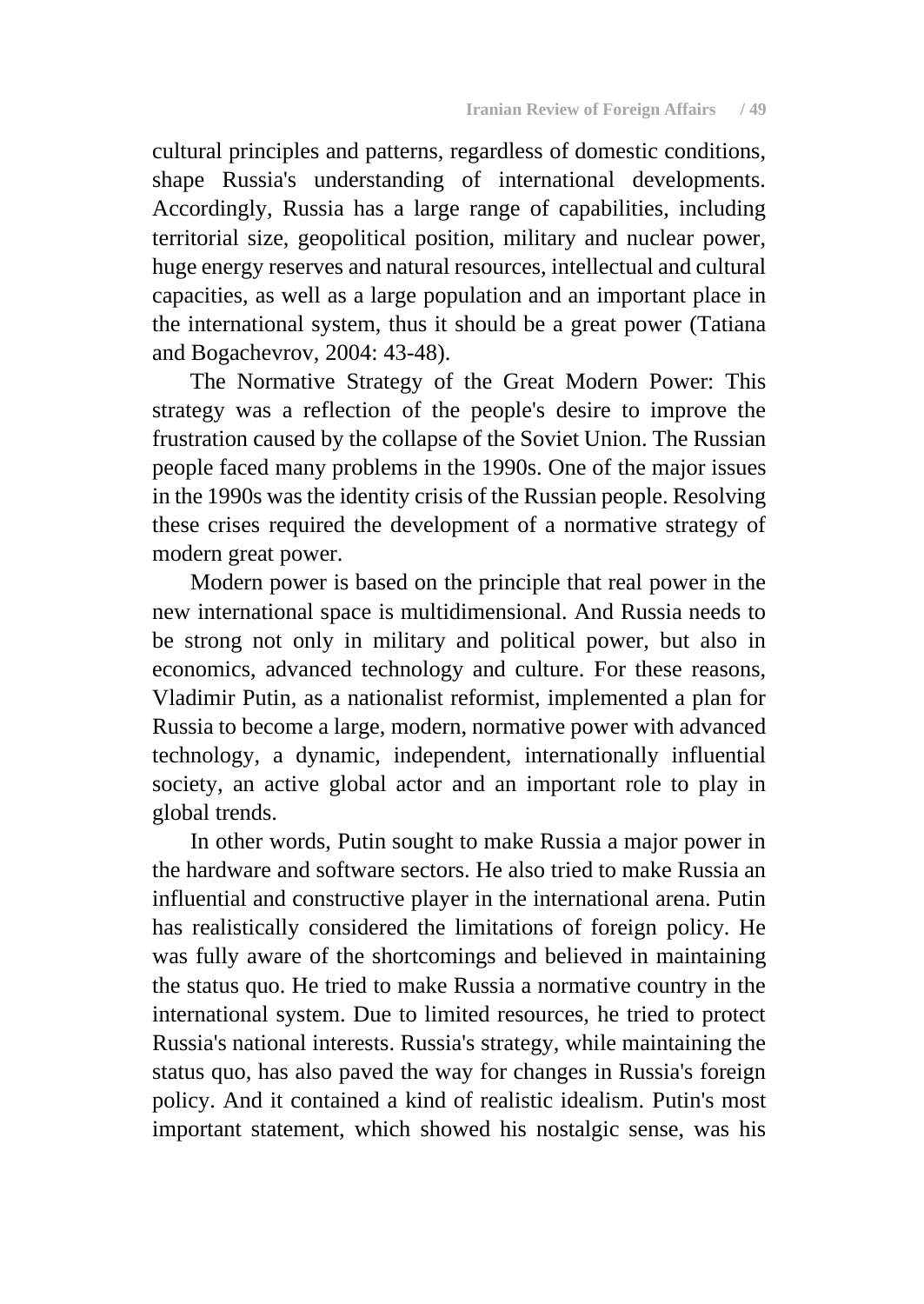desire to revive the power of the former Soviet Union. He described the collapse of the Soviet Union as a geopolitical catastrophe of the century (Ternin, 2005: 11-13).

Energy Diplomacy Strategy: Putin was well aware of the growing role of energy in global economic and political equations. Energy security is the most important global economic concern in the 21st century. Any country that has access to energy resources will have more power in the international system. Russia, as the world's energy hub, plans to use energy tools in its relations with other countries, and it intends to use this tool in its foreign policy as well. Russia has huge energy resources and plans to play an important role in the global economy and the international system as a superpower. Russia has an aggressive approach to implementing energy diplomacy strategy (Kempe, 2006: 8-10).

Economic-military capabilities: 1990s due to high levels of production reduction, reduction of domestic and foreign investment, reduction of scientific and technological capabilities, agricultural recession, disruption of monetary and banking system, reduction of government revenues, and growth of foreign debt, declining decade It was Russia's economy.

The element of economy was very important in determining the position of countries after the Cold War. Russia's economic weakness was largely a consequence of the collapse of the Soviet Union and Yeltsin's inappropriate policies. These factors led to the decline of Russia's position in the international system (Nouri, ibid, 184). Russia borrowed about \$ 50 billion in foreign currency during the 1990s. And due to its delay, it paid \$ 80 billion. Russia also had \$ 165 billion in foreign debt in 2000. In the 1990s, with the encouragement of Western countries, economic reforms were put on the agenda with the aim of creating a capitalist system. These reforms, regardless of Russia's infrastructure, not only did not have positive results, but were the main cause of the economic crisis of the 1990s.

Putin has made economic renewal his main goal, in consideration of Russia's infrastructure problems. He also said that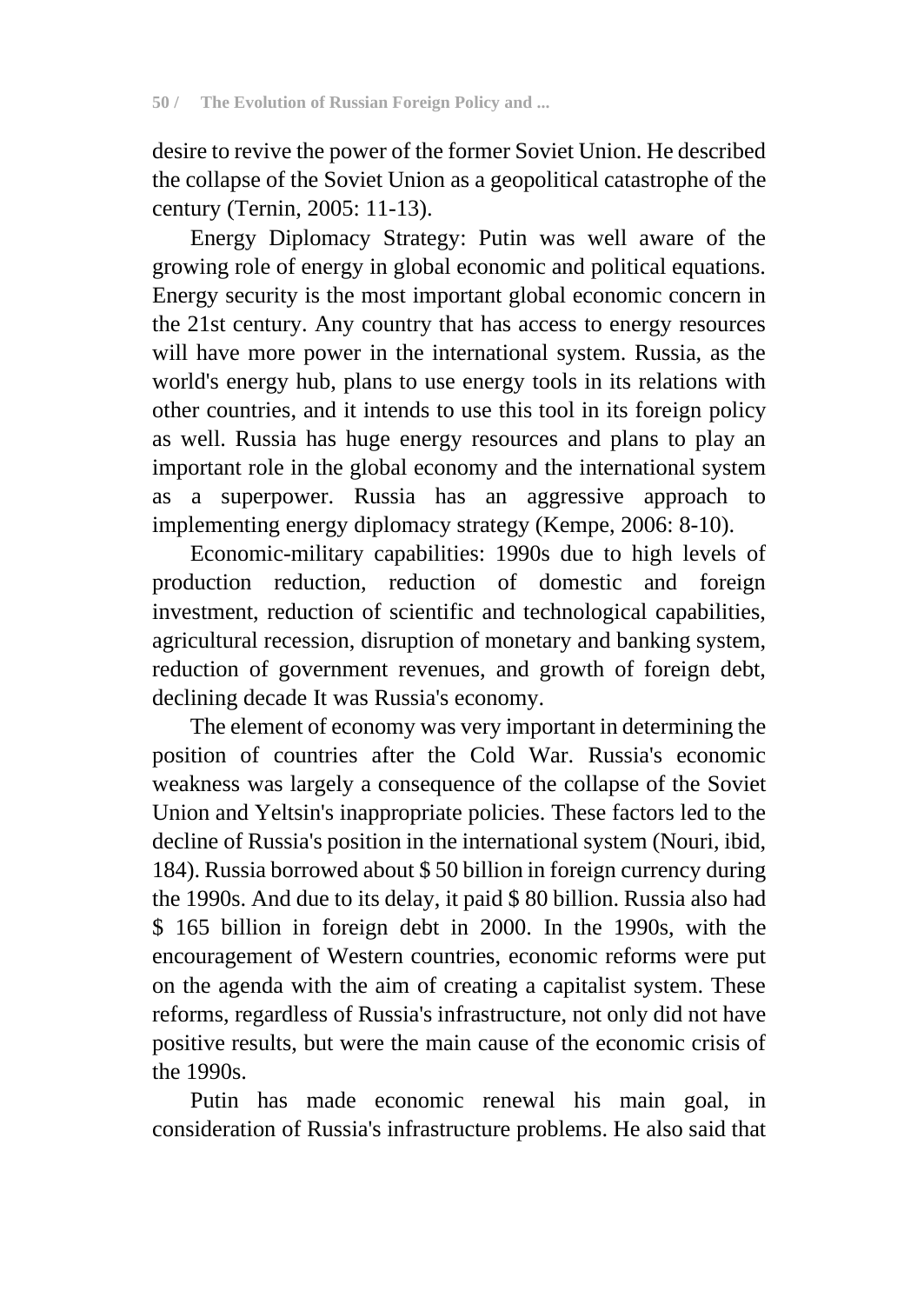the priority of foreign policy is to increase economic interests and converge with the world economy. He emphasized three important principles: supporting Russia's economic interests in the regional and international arenas, active participation in international economic institutions and removing the barriers to global economic activity. Vladimir Putin considered a strong economy necessary for an effective presence in the international system. He said in a speech that as long as Russia's economy is weak, it will not become a major power. Russia's national security document addresses the economic crisis as a threat to national security.

Putin's reformist economic team, along with the parliament, drafted a set of economic reform laws aimed at economic modernization. Under these laws, the creation of efficient economic institutions, the creation of private property, the active financial and monetary system, the creation of appropriate tax and land laws, the facilitation of the free market, the elimination of unnecessary laws, and other laws related to bankruptcy and monopolies were considered (Mau, 2006: 7-8). Russia's foreign debt reached its lowest level since the collapse of the Soviet Union in 2005. That's less than 25 percent of GDP. Russia's foreign debt in 2003 was about \$ 190 billion, close to the federal government's one-year budget (Shalapentokh, 2005: 5). Putin knew that rising energy prices would be one of the key factors in Russia's economic development. He believed that Russia, as a regular energy supplier, would not achieve its goals. Putin was aware of the growing need for energy in Eastern and Western countries. So he tried to make Russia an energy superpower. Accordingly, he introduced Russia as a stable and reliable supplier of energy to the world. He also put the modernization and reconstruction of energy industries on the agenda.

In a general assessment of the economic situation during Putin's presidency, it seems that the Russian economy is still facing structural problems, despite the plans that have been implemented (Mao, 2006: 3)

Regarding the military situation, it can be said that old military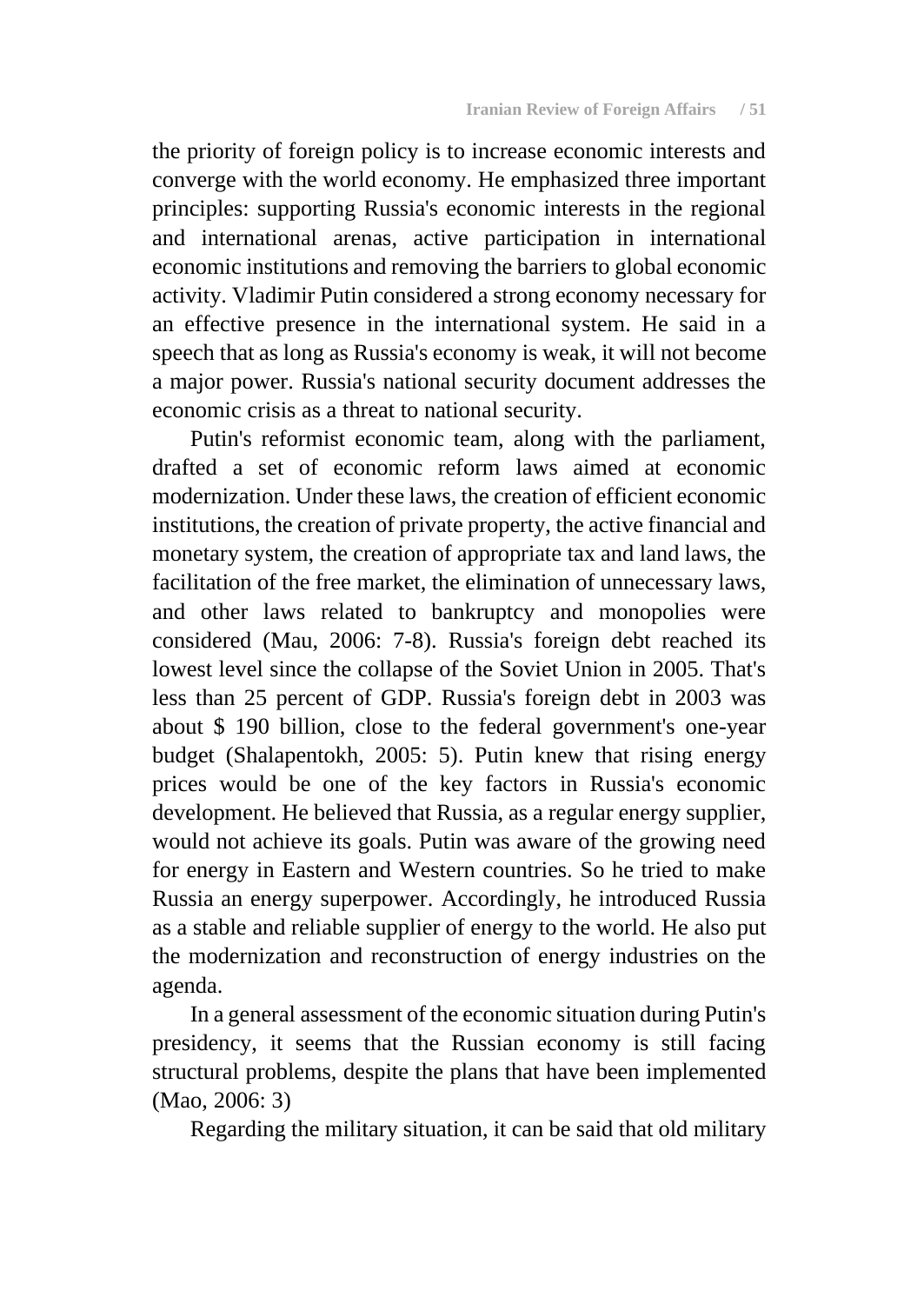equipment, lack of adequate military training, and most importantly, the army's economic problems have been among the major challenges since the collapse of the Soviet Union (Hedenskog, 2005: 14-16). In his 2003 annual address to the Federation Council, Vladimir Putin described military reform and the modernization of the armed forces as one of his top priorities. His goal was to build new weapons and equipment, strengthen military personnel, and create a professional army to support Russia's all-round development process. Accordingly, targeting the allocation of the army budget, increasing the efficiency of the armed forces, modernizing military equipment (conventional and non-conventional), as well as concentrating military policies in the Ministry of Defense without the intervention of other authorities were on the agenda (Shevtsova, 2003: 26).

## **III- Regional and Trans-regional Variables**

Near abroad: According to Russian officials, areas close to Russia are considered important for Russia's national security. Therefore, control of these areas is essential. Napoleon's and Hitler's invasion of Russia from the western borders will not be erased from the minds of the Russian people. So Russia has tried to create a buffer zone on its borders (Kaddorah, 2014: 4-6). Published documents on Russian security policy indicate the behavior of the country. The Concept Paper of Russian Foreign Policy in 2000 emphasizes Russia's close relations with the outside world and countering the presence of trans-regional actors. This document emphasizes the orientation of foreign policy based on geopolitical interest and affiliations (Kassianov, 2000:825).

Eurasianism has played an important role in Russian foreign policy in recent years. It is visible in the Russian foreign policy document. Russia should also be involved in international affairs and global management, according to the document, and contribute to the formation of a new international system by rejecting the monopoly system. Russia's foreign policy document outlines the prospect of becoming a major world power for Russia. And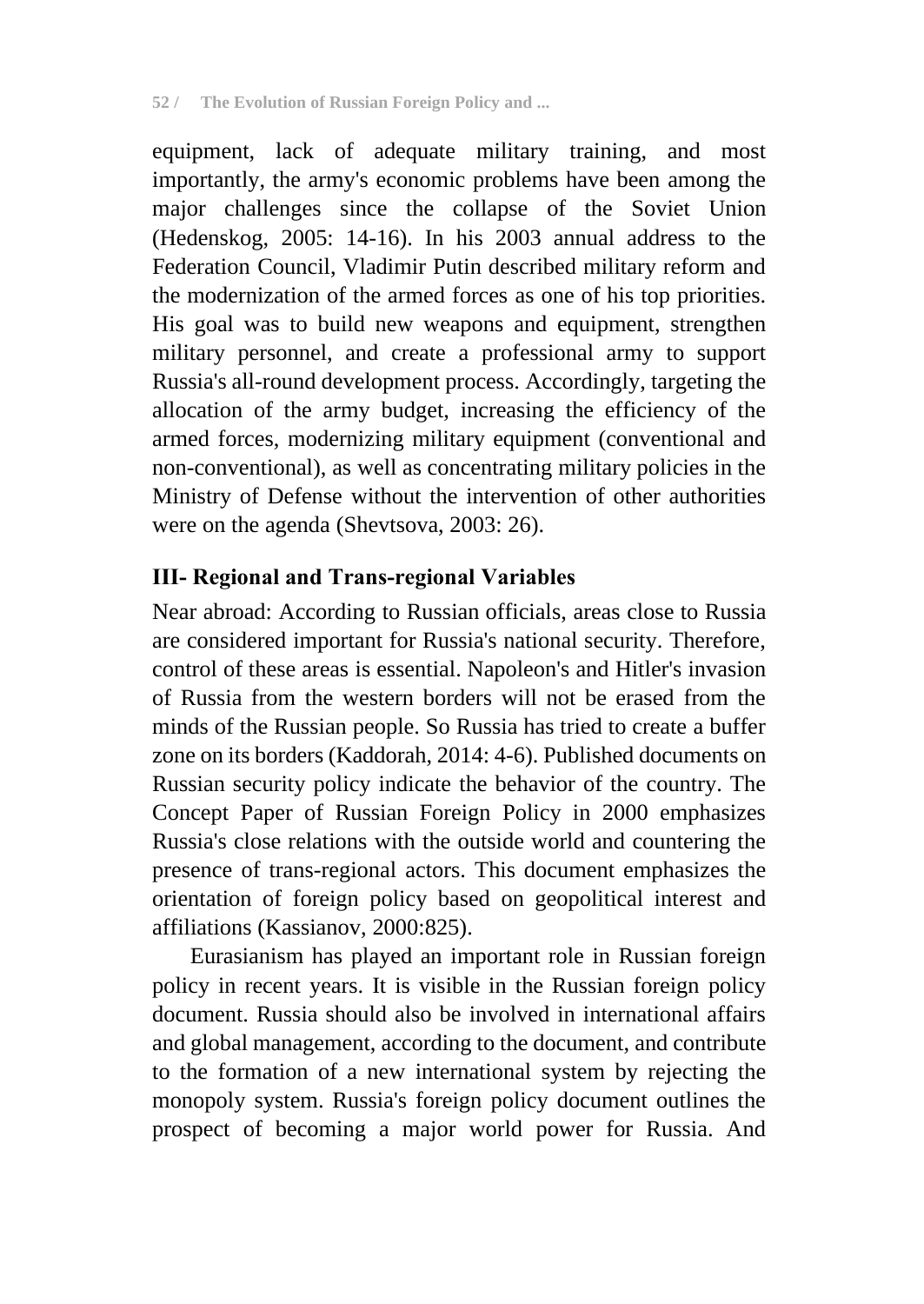regional and global crisis management is not done without Russia's active presence. In the documents of the year, the principles of Russian foreign policy were also expressed in the form of a military doctrine for use in the area around Russia. The increase in Russian capabilities was emphasized. There were also concerns about regional crises. The expansion of NATO to the Russians and terrorist activity and extremism have been Russia's most important concerns. Before the crisis in Ukraine, Russia had emphasized increased cooperation with the country as an important partner. According to these documents, Russia's goal is to become a respected global power. There is a consensus among Russia's domestic groups that Russia should be recognized as a major world power. This new nationalism emphasizes Eurasian geopolitics (Alihosseini & Aeenehvand: 2015:11).

This idea is also referred to as the third way. Eurasianist ideas emphasize Russia's management of the entire Eurasian region. They have also put forward a plan for global ocean control (Koulieri, 2006:25-29). The two main pillars of Eurasianism are geopolitics on the one hand and Russian identity on the other. Some have divided Eurasianism into types, namely expansion oriented, civilization-oriented, stability mechanism and geoeconomist. Eurasianists believe the divergence of its branches is superficial. The depth of their theory is Russia and its regions of influence (Tsygankov, 2003:102-105).

Geopolitical Aspects: Russia has always played an important role in classical geopolitical theories. Russia's geopolitical position has been raised in recent years. Research centers and scholars such as Kolosov, Mironenko, Nartov and Trenin are researching and emphasizing Russian geopolitics. According to geopolitical theory, Russian foreign policy has taken on a global dimension and he strongly opposes NATO's expansion of its security borders (Okunev, 2013:69).

Russia's most important foreign goals in the near future include: restoring Russian influence, maintaining territorial integrity, preventing instability at the southern borders, preventing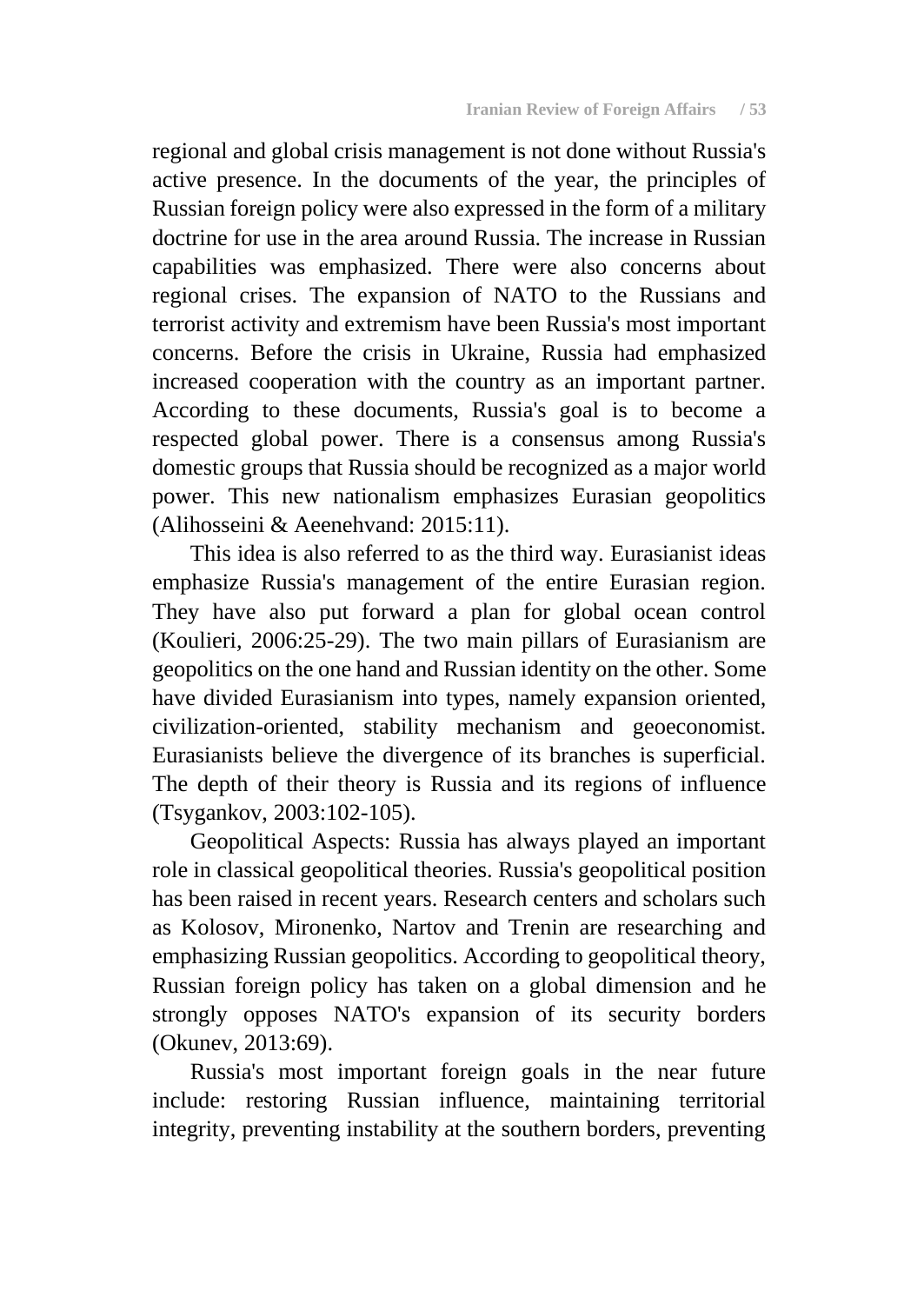the presence of trans-regional powers, and protecting Russians in other countries (Sergunin,2000:238-239).Although Putin stresses the importance of the near-outside region, this does not signal an imperialist approach in the region. Reconstruction of the former Soviet era is not on the agenda. Russia respects the independence and foreign policy of the countries in the region. On this basis, he emphasizes that Russia is helping them (Rashidov, 2005:117-118).

NATO Expansion to the East and Threat to Russia's Security: By examining Russian history and the theories of state and nonstate elites, we find that the geopolitical logic of Russian foreign policy guides. In the logic of geopolitical realism, in every era of world politics, several great powers have a sphere of influence. The entry of a great power into another sphere of influence is considered a threat. This logic has nothing to do with countries being democratic or undemocratic. Russian officials have repeatedly said in recent years that they will not allow Ukraine to join NATO. In this regard, the Chief of the Joint Staff of the Russian Armed Forces announced in 2008, Russia could use military force and other means to prevent Ukraine and Georgia from joining NATO (Shelest, 2015). Therefore, in order to realize this idea, Russia has had to deploy security frameworks appropriate to the structure and discourse surrounding its peripheral environment, the outside.

After the color revolutions in Ukraine and Georgia, and the new wave of NATO expansion to the Baltic states in 2004, Russia was determined to halt the expansion of NATO by any means (Tsygankov, 2015:281-282). Russia's new defense and security doctrines emphasized that Russia could use advanced and modern weapons as part of strategic deterrence (military.ir.05.12.2019.in Persian). Russia's most important stance on threats posed by NATO's expansion to the East has been addressed in the National Security Document of 2020. The main aspects of this can be seen in the US's bullying unilateralism about NATO's expansion to the East and the US missile defense system in Europe.

Russia's national security strategy in 2020 is in stark contrast to the US international model. The US is exerting its influence in the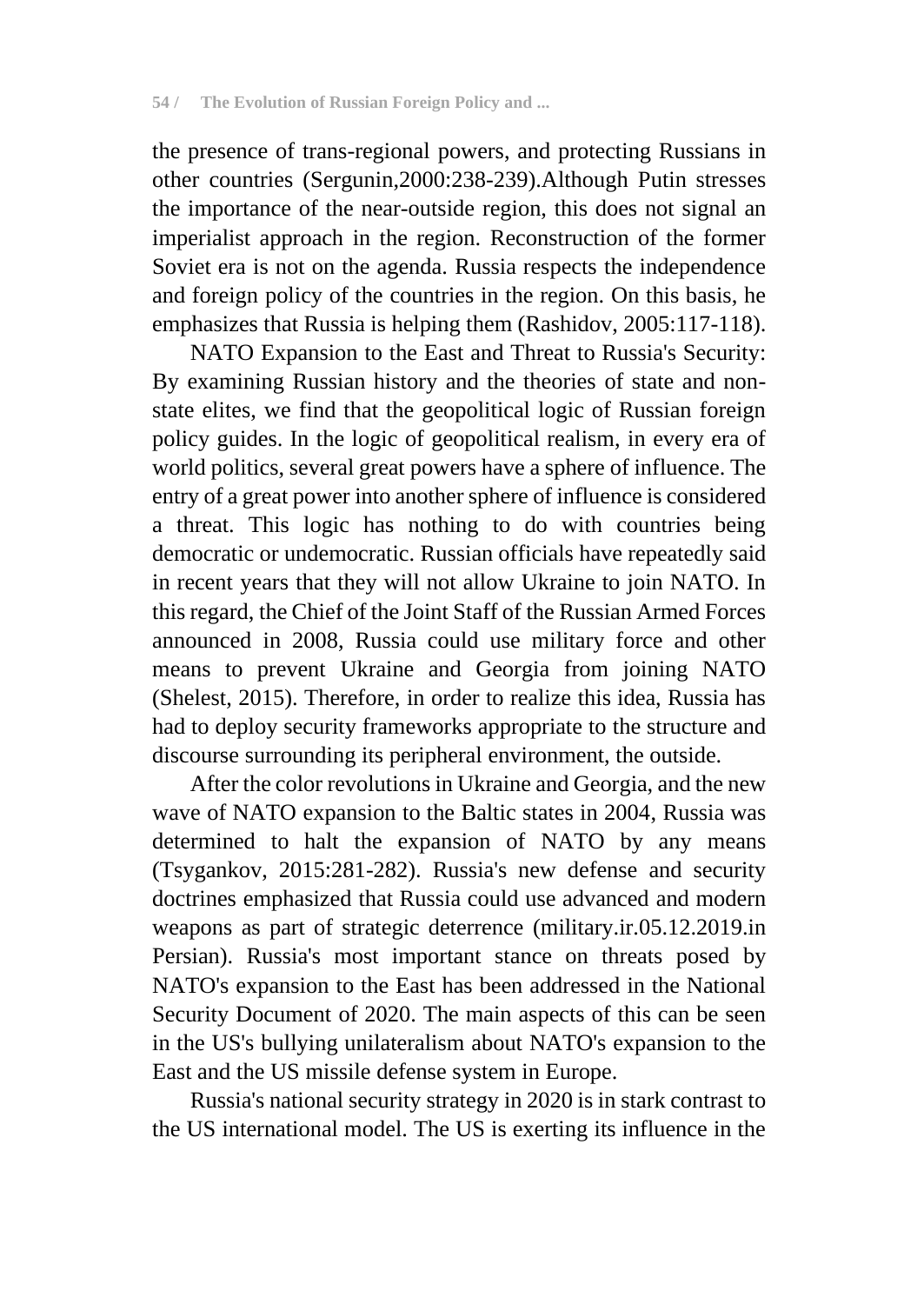Caucasus and supporting NATO's surge in Russian security (Ismaeili, Ibid, 142). Russia's anti-Georgian military actions in the summer, and the use of strategic planes over Europe, showed that Russia's response to NATO's expansion into its security sphere was serious. All of Russia's political and cultural groups are opposed to NATO's plans to expand to the east and to Russia's security sphere. And they see it as disturbing regional stability (Shafi'i and Mahmoudi). Russia, therefore, opposes any expansion of NATO into its own backyard, and its example has been strong opposition to Ukraine and Georgia's membership. It is noteworthy that Russia has cooperated with NATO in partnership structures such as the Permanent Joint Council. Of course, any future Russian cooperation with NATO depends on Europe and the US recognizing Russia's important role in the near-term (Kiani, 43-44 csr.ir.03.10.2019).

Ukraine Crisis and Crimea's Annexation: After the overthrow of Viktor Yanukovych in 2014, the confrontation between Russia and Ukraine began, and Crimea, which has a strategically important position, joined Russia in a referendum. Crimea has a unique economic and strategic position. Seventy percent of Crimean people are Russian. This region was of particular importance to Russia. The United States and its allies should not focus on westernizing Ukraine, says John Merschheimer, they need to turn Ukraine into a neutral buffer zone between Russia and NATO, much like Austria's position during the Cold War. If Western countries continue their current policy on Ukraine, hostility toward Russia will increase and it will bring the Republic of Ukraine into a destructive process. This will cause all parties to lose. Western countries can change their position and contribute to the democracy and development of Ukraine, instead of threatening Russia, and aim to rebuild Russia's relations with the West. This will, in fact, be a win-win game for all parties (Mersheimer, 2014:11, 13). The crisis in Ukraine has been the culmination of Russian-West confrontation during Putin's presidency. The turning point is the strategy of expanding Russian influence. Of course, this confrontation is likely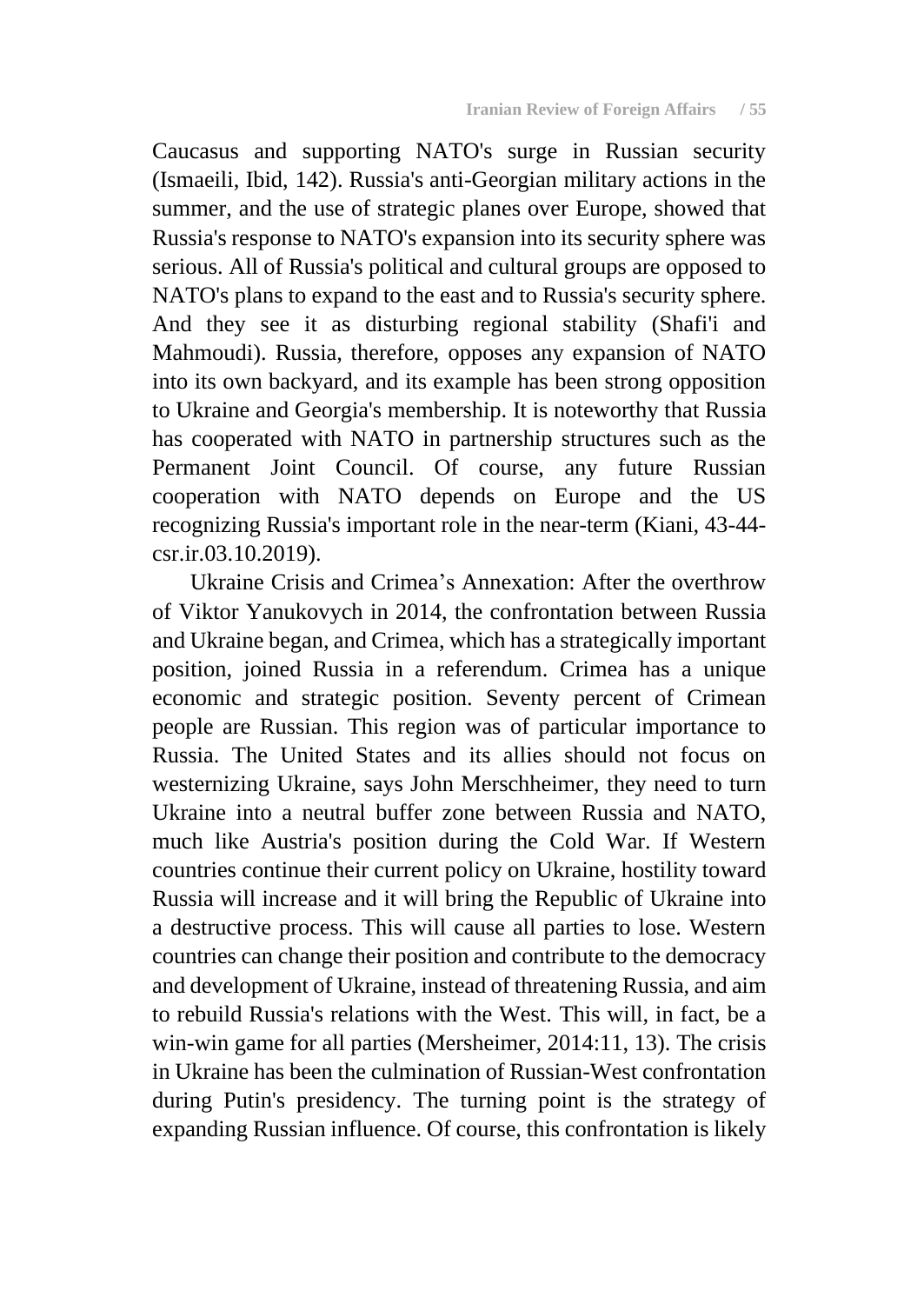to result in long-term political and economic costs and sanctions for Russia.

## **IV- Escalation after Ukraine Crisis**

NATO's Support for Ukraine: On November 25, 2018, three Ukrainian warships illegally crossed the Russian maritime border and entered the Kerch Strait and the Azov Sea. Ukrainian warships ignored the warnings of the Russian border guards and did dangerous maneuvers. Eventually, Russian forces clashed and arrested Ukrainian sailors. This crisis has led NATO to support Ukraine, and another crisis was added to the Russian-Western relations. Russian President Vladimir Putin has called the arrival of Ukrainian warships at Russian sea borders a provocative action. Putin recalled that Ukrainian military ships were the first to entered Russian national waters. So far this has not happened and this is a very important issue for Russia. Putin, insisting that the Russian border guards had done their job, and said Ukrainian warships ignored Russian border guards' warnings. Thassis, the President of Ukraine also mutually said that Vladimir Putin seeks to revive the Old Russian Empire (gazeta.ru.29.01.2020).

Subsequently, a meeting of NATO member ambassadors was held in Brussels. The meeting examined the crisis in the Gulf of Kerch and the Sea of Azov. NATO member states issued a statement saying Russia should not use military force against Ukrainian ships, and Russia must immediately release Ukrainian sailors and ships. The North Atlantic Treaty Organization (NATO) officials said in a statement on the seizure of Ukrainian ships by Russia, that the two sides should exercise restraint. At the same time, it fully supported Ukraine's positions in this regard. The NATO statement urged Russia to provide free shipping and access to Ukrainian ports (Rasisca.ru.12.04.2019).

The document emphasizes that NATO is monitoring the situation and providing political and practical support to Ukraine within the framework of existing cooperation. Meanwhile, the Russian Federal Security Service's PR department had discovered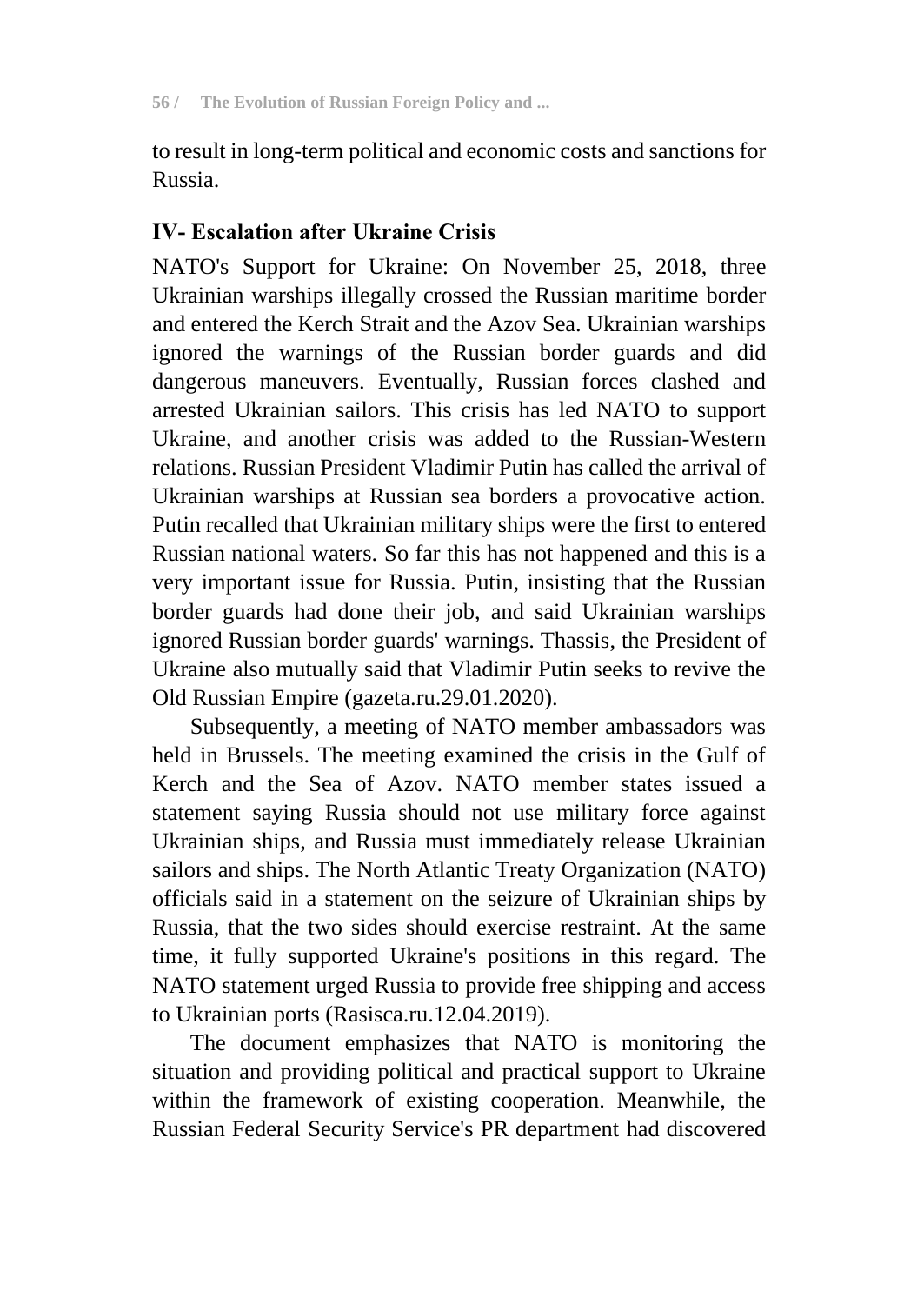the order for Ukrainian warships to enter the Gulf of Kerch. According to the evidence, Ukrainian warships were on a mission from the port of Odessa to the port of Berdyansk via the Gulf of Kerch. The Russian president noted that two Ukrainian security service agents were present and led the operation among Ukrainian ships (tass.ru/05.12.2018). The Ukrainian crisis was the first time since the Soviet Union's collapse that Russia had to organized efforts outside its borders to safeguard it's national interests in opposition to the West.

Skripal Crisis: Hostile relations between Russia and the West have entered a new phase with the poisoning of Sergei Skripal and his daughter in southern Britain. The Western countries accused Russia of poisoning them. Sergei Skripal was a Russian intelligence officer sentenced to prison for spying for Britain. Subsequently, in the exchange of spies between Russia and the US, they were exchanged and later delivered to Britain. The wave of accusations against Russia intensified in this case. European countries, as well as the United States, expelled Russian diplomats. In this crisis, the United States and more than 20 European countries expelled 150 Russian diplomats. The United States expelled sixty diplomats and twelve Russian permanent representatives to the United Nations. From Russia's point of view, the concerted action of the Western countries, and the expulsion of Russian diplomats, signified their plan to pressure and isolate Russia. Russia also expelled Western and American diplomats. And the US Consulate General in St. Petersburg closed. NATO also expelled Russian diplomats, which was heavily criticized by Russia (Parstoday.com.In Persian.10.08.2019).

According to Western countries, Russia has used banned chemicals to poison Sergei Skripal and his daughter Yulia Skripal. Of course, there is no evidence for this charge (gazeta.ru.29.01.2020). Accordingly, the United States sought to place Russia in diplomatic and economic isolation by imposing numerous sanctions on various economic and financial areas, as well as individuals and legal entities.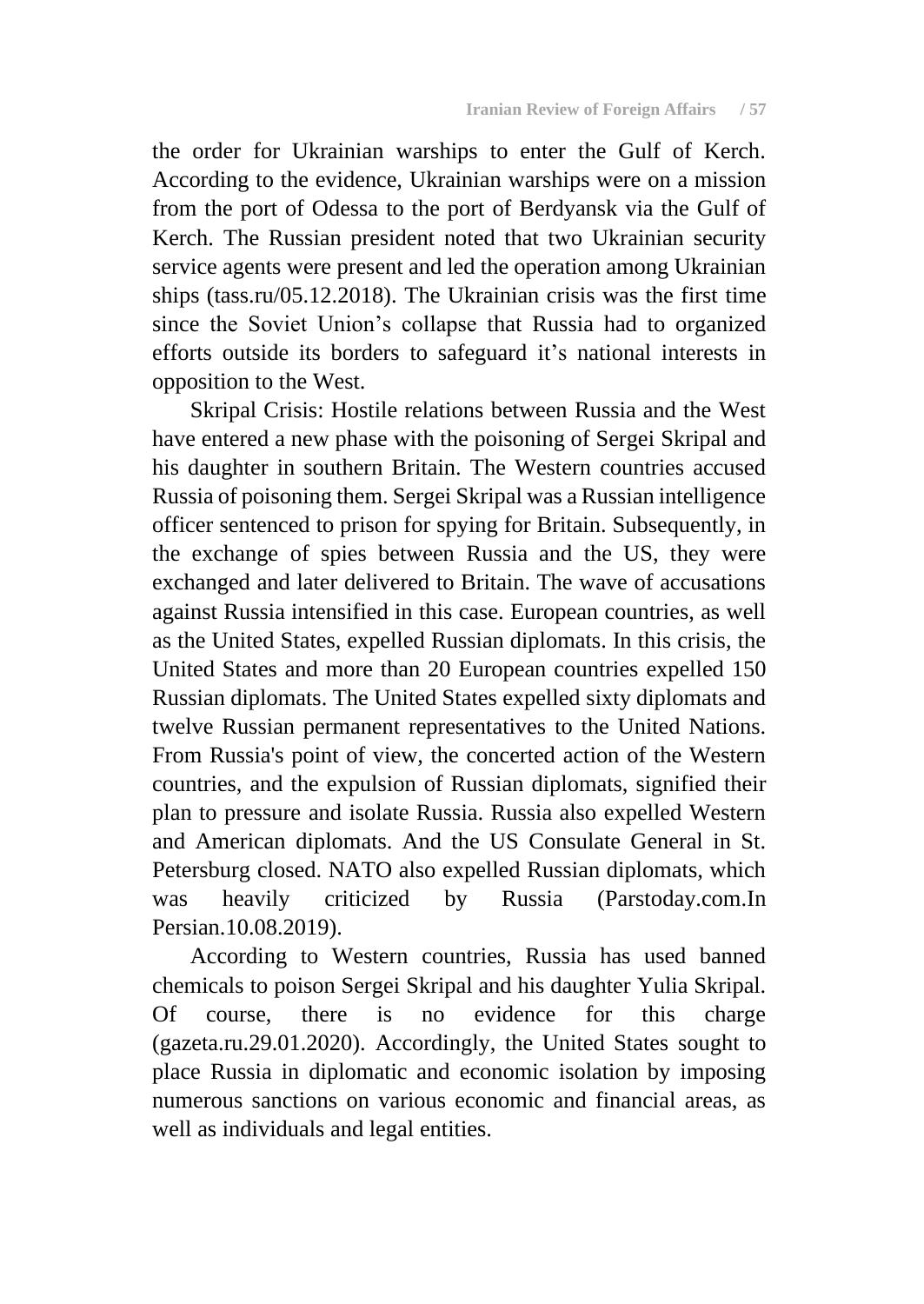The sanctions regime against Russia: The Russian government has acknowledged that US and European sanctions have seriously damaged Russia's economy. Russian government officials say the economic damage caused by the sanctions is estimated at more than \$ 3.5 billion a year. However, Russian officials say that despite the sanctions, Russia has made a significant contribution to global trade in energy, raw materials and petroleum products. However, sanctions against Russia have reduced Russia's revenues. An accurate assessment of the effects of sanctions on the Russian economy has not yet been made, but the harmful effects of these sanctions cannot be denied (https://gazeta.ru/politics.29.01.2020).

According to economists, sanctions could devalue the ruble and create problems for the government. Russia's Economic Development Ministry has not confirmed the severity of the economic impact and damage caused by US sanctions on Russia. Russian officials say US sanctions cannot put serious pressure on Russia's economy, and Russia has enough ability to counter US sanctions [\(https://russian.rt.com.1](https://russian.rt.com/)2.04.2019).

## **V- Iran-Russia Relations**

With the evolution of Russia's foreign policy in recent years, the level of cooperation between Iran and Russia in order to manage regional crises has undergone significant quantitative and qualitative changes. Iran and Russia have common interests in regional issues and are forced to cooperate with each other, including in the Caucasus, Caspian Sea, Middle East and Afghanistan. Over the past two decades, the dynamics of Russo-Iranian relations have been extremely complex and, to a certain extent, unpredictable for other international players. It is difficult to find another country whose relations with Moscow have experienced so many complex and twists in such a relatively short period. Periods of active political dialogue between the two governments have been suddenly interrupted by long pauses, with Moscow and Tehran accusing each other of failing to meet treaty commitments or keep promises. (http://mirec.ru/index.10.03.2020)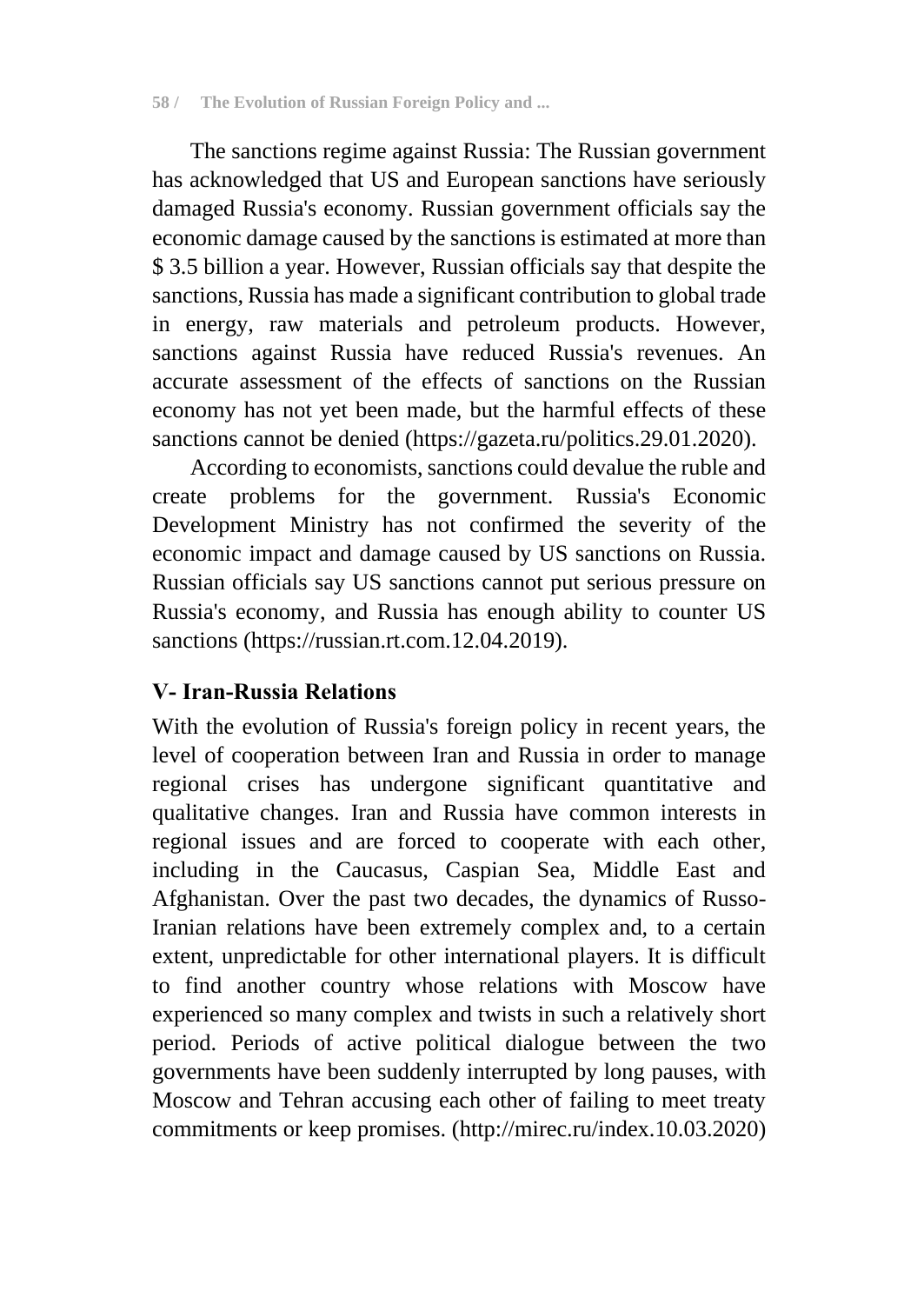Russia's attitude toward Iran's nuclear activities is similarly ambiguous. On the one hand, Moscow has periodically offered constructive proposals aimed at settling the problem through purely diplomatic means, opposing strict unilateral sanctions and insisting that Iran's intentions are peaceful and in compliance with the Nuclear Nonproliferation Treaty. On the other hand, Russia has permitted the adoption of several UN Security Council measures against Iran's nuclear program (i.e., Resolutions 1696, 1737, 1747, 1803, 1835, 1929), creating the legal base for the imposition of both multilateral and unilateral punitive measures (http://kremlin.ru/news/15.03.2020).

Despite this seeming contradiction, Moscow's behavior becomes clearer and more predictable when one looks at the many different institutional forces at play in its policy formulation process. Currently, several public and private Russian actors have important ties with Iran, and their interests and activities therefore determine the development of bilateral relations (Kozhanov,  $2012:2-4$ ).

The Caucasus: Once Moscow began to recover from the political and economic turmoil of the 1990s, Iran gradually began assuming importance in Russia's plans to reestablish its presence in the Caucasus and other regions, in part due to the abovedescribed similarities in their approaches to certain issues there. Today, for example, both Tehran and Moscow are striving to settle the problem of Nagorno-Karabakh, a nearby region that remains in dispute between Azerbaijan and Armenia. Despite Iran's exclusion from the Minsk group of the Organization for Security and Cooperation in Europe (OSCE), which the UN Security Council assigned to mediate the dispute, Moscow still takes Iran's views on the problem into account. Tehran has close ties with Armenia and relatively good relations with Azerbaijan and Nagorno-Karabakh, allowing it to influence their positions. Moreover, Iran's perception of Nagorno-Karabakh as an independent political player more or less corresponds with Russian interests.

The Iranian government has stepped up with an initiative to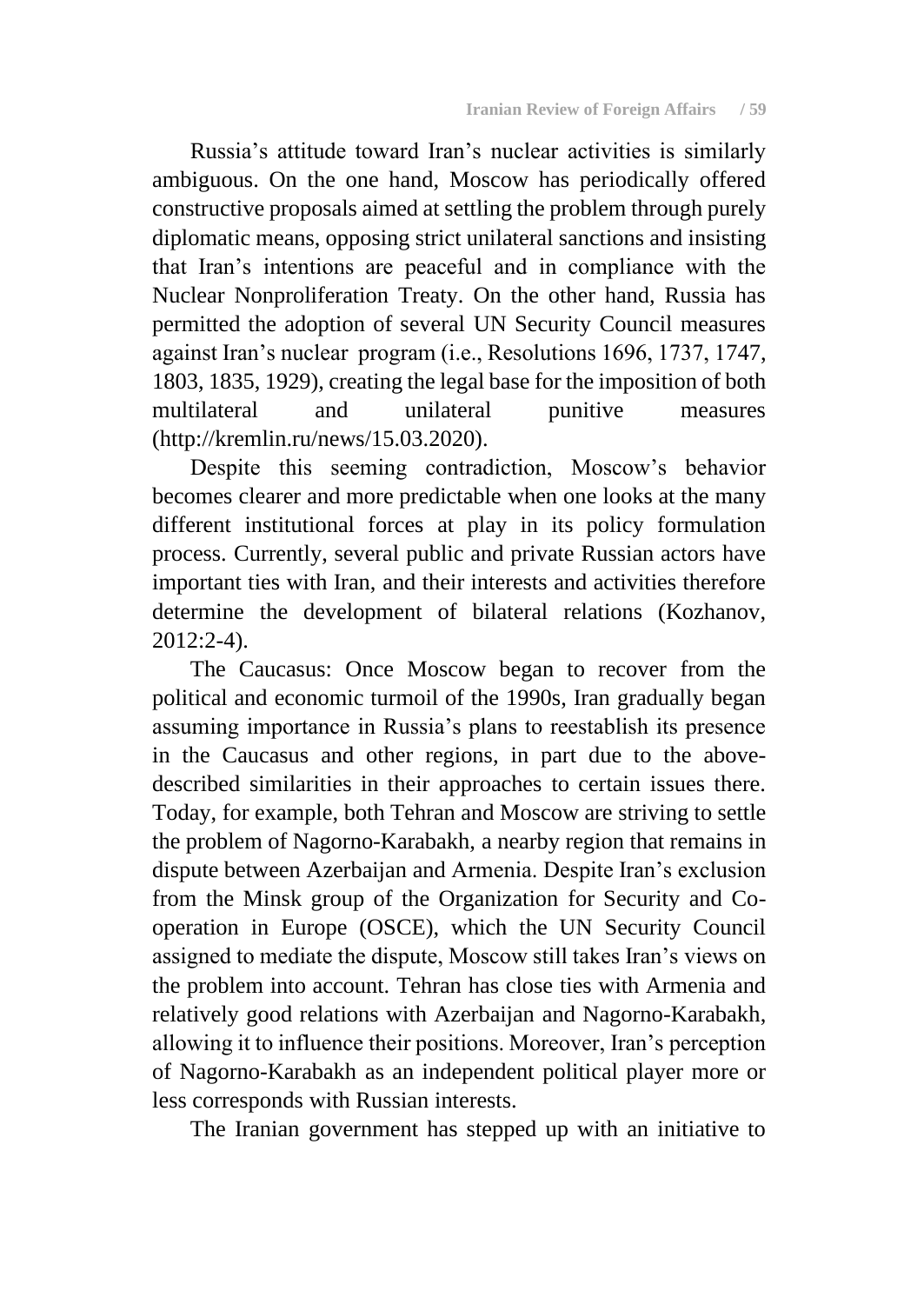settle the conflict solely within the framework of the six regional states (Azerbaijan, Armenia, Georgia, Iran, Russia, and Turkey), without the mediation of the OSCE or other non-regional powers. Moscow welcomed the idea although its current tensions with Georgia and its desire to take advantage of the Minsk group's potential have made it unwilling to accept the proposal as of yet, Russia does not deny that it might pursue this initiative later (Kozhanov, Ibid:13-16).

The Caspian Sea: Although Iran's view of certain Caspian issues is close to Russia's own, the two countries are far from complete unanimity. Serious contradictions have emerged between them regarding territorial division of the sea. Initially, Tehran supported the Russian idea of communal usage and exploitation of water and mineral resources. By the end of the 1990s, however, Iranian authorities changed their mind and began insisting on the division of the water basin in equal shares between the five littoral states (Russia, Azerbaijan, Iran, Turkmenistan, and Kazakhstan). Since 2008, these territorial claims have only increased; for example, Tehran was ready to support Kazakhstan's idea of creating national sovereignty zones along the shores of littoral countries.

Central Asia and Afghanistan: Iran is an important Russian partner in Central Asia. Tehran has long considered the area a diplomatic priority and has persistently tried to increase its presence in the region's former Soviet republics since the USSR's collapse. At the same time, taking into account the importance of dialogue with Moscow, Iranian authorities have sought to avoid irritating Russia and have thus never officially positioned themselves as Russian rivals in the region. On the contrary, Iran tends to depict Russia as a reliable partner in Central Asia, periodically cooperating on economic projects and political issues, whether bilaterally or within the framework of regional organizations such as the Organization of Islamic Cooperation and the SCO.

The Russian government opposes Iranian acquisition of nuclear weapons, believing that such a development would drastically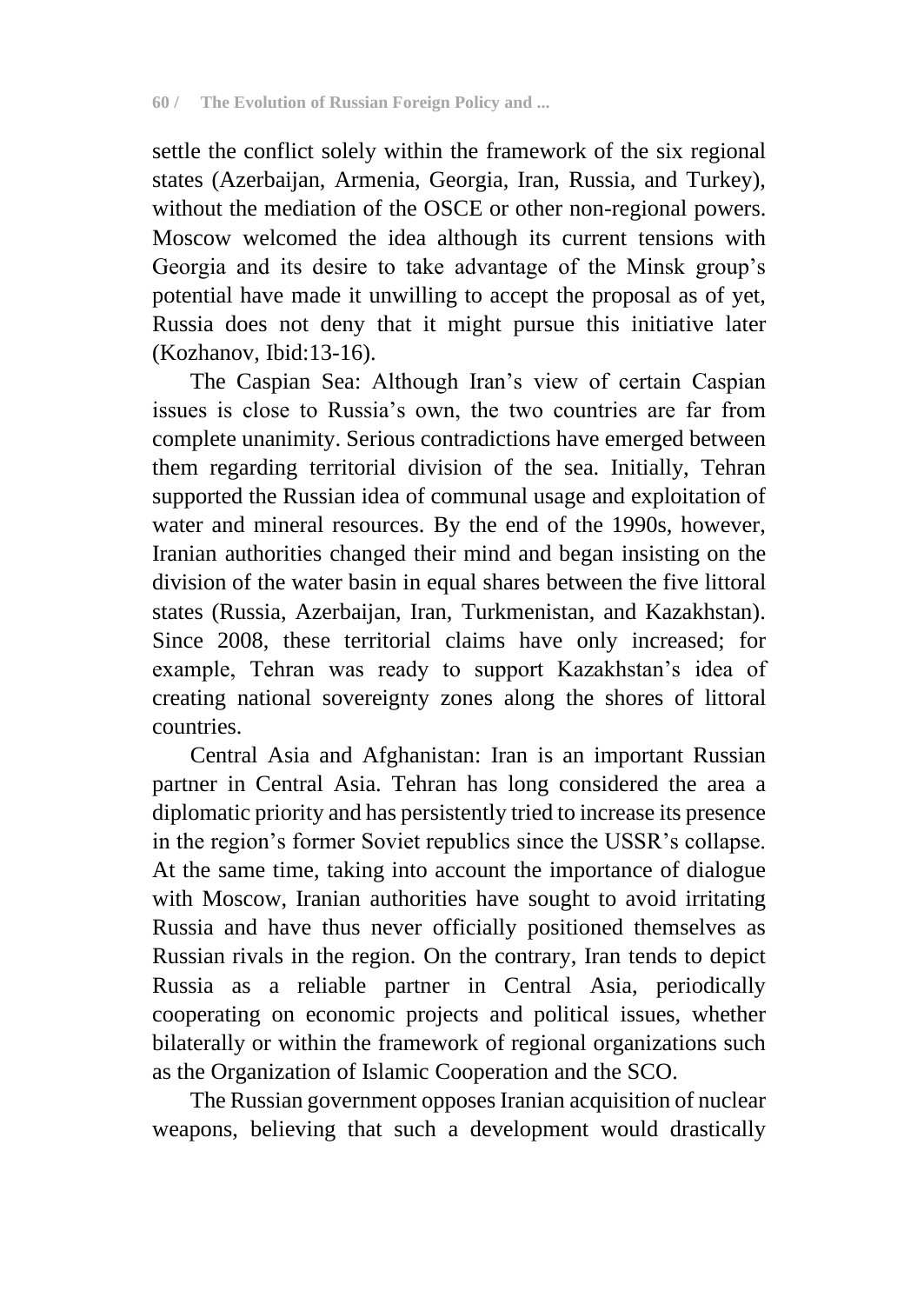change the balance of power in the region, and not in Moscow's favor. As stated by some government experts, a nuclear Iran could be expected to conduct more aggressive and independent policy in the Caucasus and Central Asia, and to serve as an example for Middle Eastern countries with less stable regimes thinking about developing their own weapons of mass destruction.

At the same time, Russian politicians and experts argue that the simmering nuclear dispute between Iran and the West has certain positive implications. First, it limits the West's economic presence in Iran, creating additional opportunities for Russian companies to penetrate the Iranian economy. Second, the dispute is seen as an ironclad way of preventing American-Iranian rapprochement. Russian politicians strongly believe that Moscow would lose its political and economic position in Iran immediately after the reestablishment of diplomatic relations between Tehran and Washington. As a result, some Russian analysts close to government circles unofficially state the need to freeze the situation and sustain the simmering dispute for as long as possible (Ibid, 18- 21). In other words, the Russian position on the nuclear issue cannot be called either pro-Iranian or pro-American. Instead, Moscow balances between the United States, Europe, and Israel, on one side, and the Islamic Republic on the other, without any attempt to join them. It also insists that the nuclear issue be settled diplomatically because it does not want a new zone of conflict and instability near the Russian border.

Moreover, Russian authorities clearly understand that any alliance or strategic partnership with Iran would inevitably aggravate their relations with the world's leading countries. Even formal recognition of Iran's priority in Russian foreign policy would harm Moscow's dialogue with a number of countries whose relations with the Islamic Republic are uneasy (e.g., the United States, Israel, Saudi Arabia, and certain smaller Persian Gulf countries). As a result, despite the fact that positive dialogue with Tehran is in its interests, Moscow carefully monitors the development of The two countries relations in order to prevent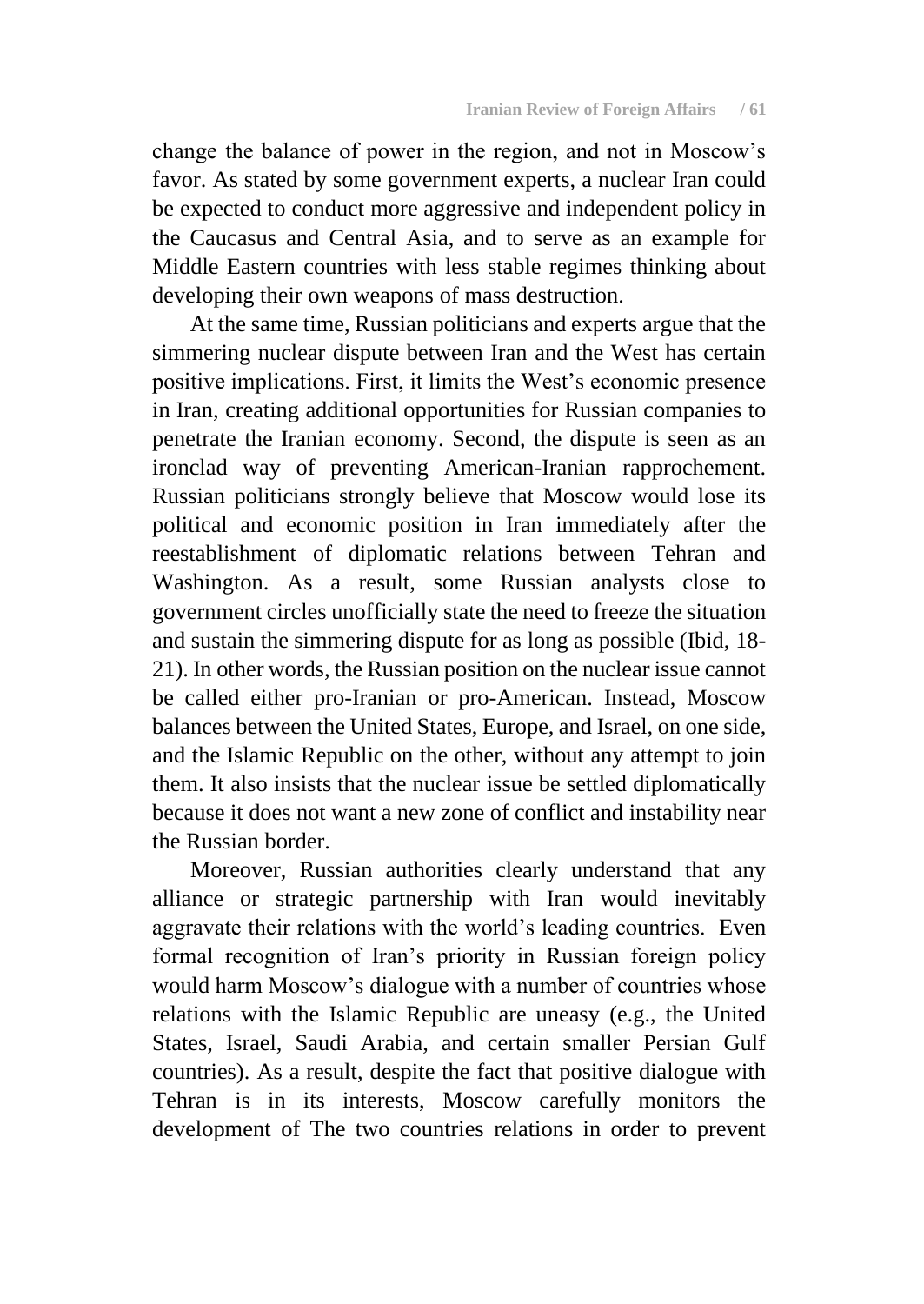them from exceeding the level at which they would endanger relations with other countries.

Russian-Iranian Partnership in Syria: Moscow and Tehran have developed a working relationship in Syria, even though they have their own interests. Moscow's decision to become directly involved in the Syrian civil war including cooperation with Iran was motivated by several concerns. First was a growing fear that Washington was preparing to overthrow the Assad regime and replace it with a friendly government, much like the United States had done in Afghanistan in 2001, Iraq in 2003, and Libya in 2011. The possibility of losing Syria was particularly alarming because Moscow had just lost its ally in Ukraine. The 2014 Ukrainian revolution had ushered in a pro-Western government in Kiev, further fueling Russian fears of U.S. activity (Saikal, 2019:223- 226).

The Relations between Moscow and Tehran have been complicated in the past. However, the present day military cooperation of Russia and Iran in Syria is basically based on geopolitical and geostrategic interests. Although the overall interests of Russia and Iran are not completely convergent, the common element of preventing US from exercising another regime change in the region is the primary motivating factor behind this budding relationship and the cooperation between both countries in Syria.

In recent years, the most important cooperation between Iran and Russia has been in Syria. This level of military and security cooperation is unprecedented in the history of relations between the two countries. Some international relations observers see the two countries' cooperation as strategic, while others see it as a tactical and temporary one. The data of this study show that Iran is an effective and influential regional partner for Russia in this important period. And the relations between the two countries are not defined strategically.

## **Conclusion**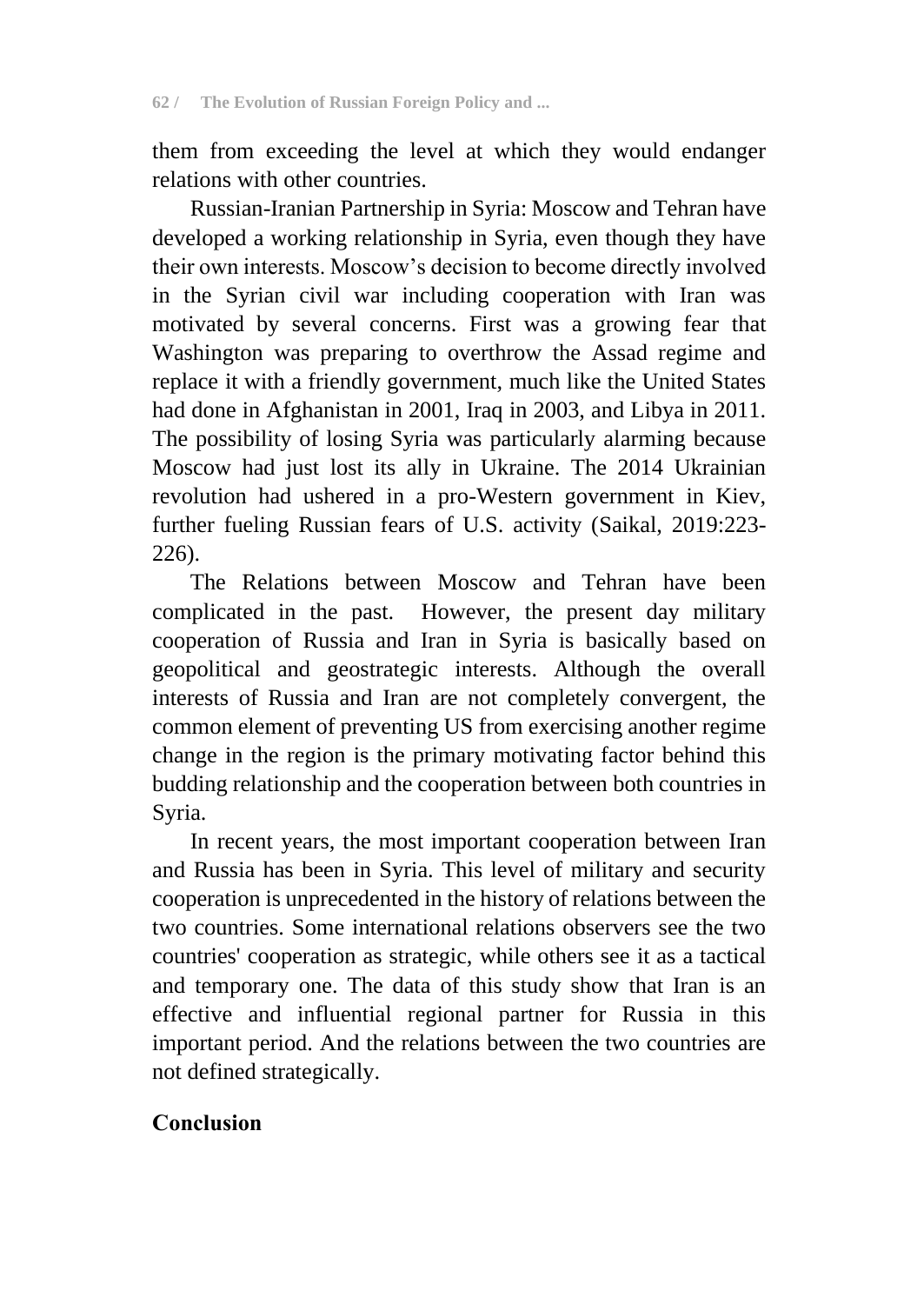The main purpose of this study was to answer the questions; what behavioral model of Russian foreign policy has been on the agenda in the last two decades? What has changed in the direction of Russia's foreign policy? What will be the future of Russia's foreign policy? What effect has the change in Russia's foreign policy had on the process of increasing regional cooperation with Iran? The formulation and implementation of the foreign policy of the Russian Federation in the framework of the theory of neoclassical realism was examined. And domestic, regional, and international variables affecting Russia's foreign policy model were studied. In the last two decades, Russia has pursued a model of foreign policy in order to restore its global credibility by creating intellectual and cultural cohesion within the country and paying attention to opportunities and threats, and the limitations of the international system. In order to achieve these goals, Russia has demonstrated active and dynamic foreign policy.

In the last two decades, especially after the Ukraine crisis, Russia has pursued a relatively successful foreign policy in various international relations, despite the problems with Europe and the United States, and it has tried to create a multi-polar world order. In recent years, the situation in the international system has become more complicated. In this context, Russia has adopted a foreign policy commensurate with the current situation. It seems that in 2020, instability in various regions and the international system will continue. Therefore, Russia's foreign policy must also be prepared to respond to future developments.

Russia has made significant strides in implementing its active and dynamic foreign policy model over the past two decades. Russia has tried to make a significant contribution to the creation of a new international system. Russia has realized that if it does not play a role in building a future international system, its national interests and security will not be secured. Accordingly, foreign policy has implemented Eurasianism and Orientalism. Among the important achievements in this field is the development of the Shanghai Cooperation Organization, the promotion of the BRICS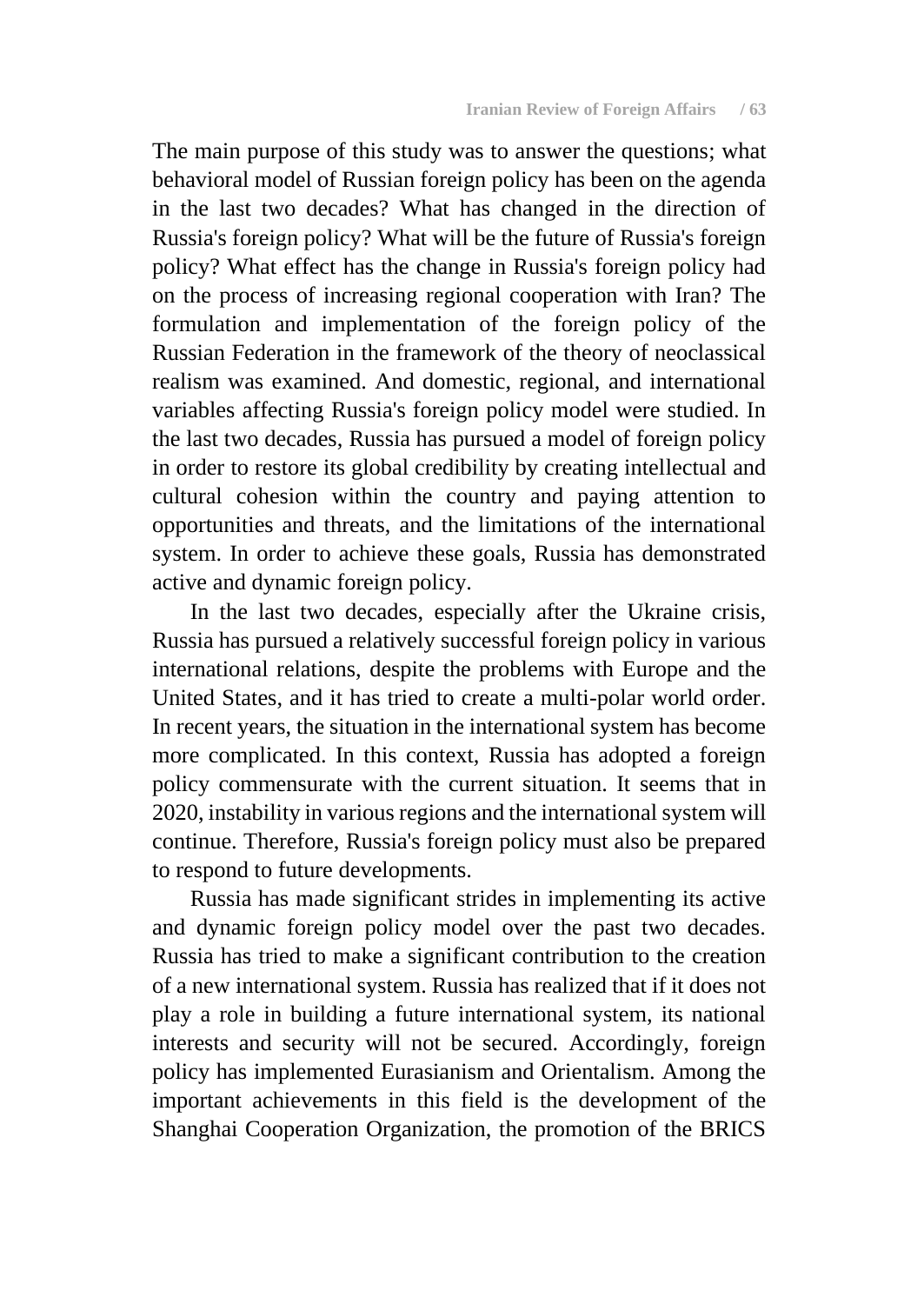**64 / The Evolution of Russian Foreign Policy and ...**

group, the trilateral cooperation of Russia-China-India, as well as the significant progress of the Eurasian Economic Union.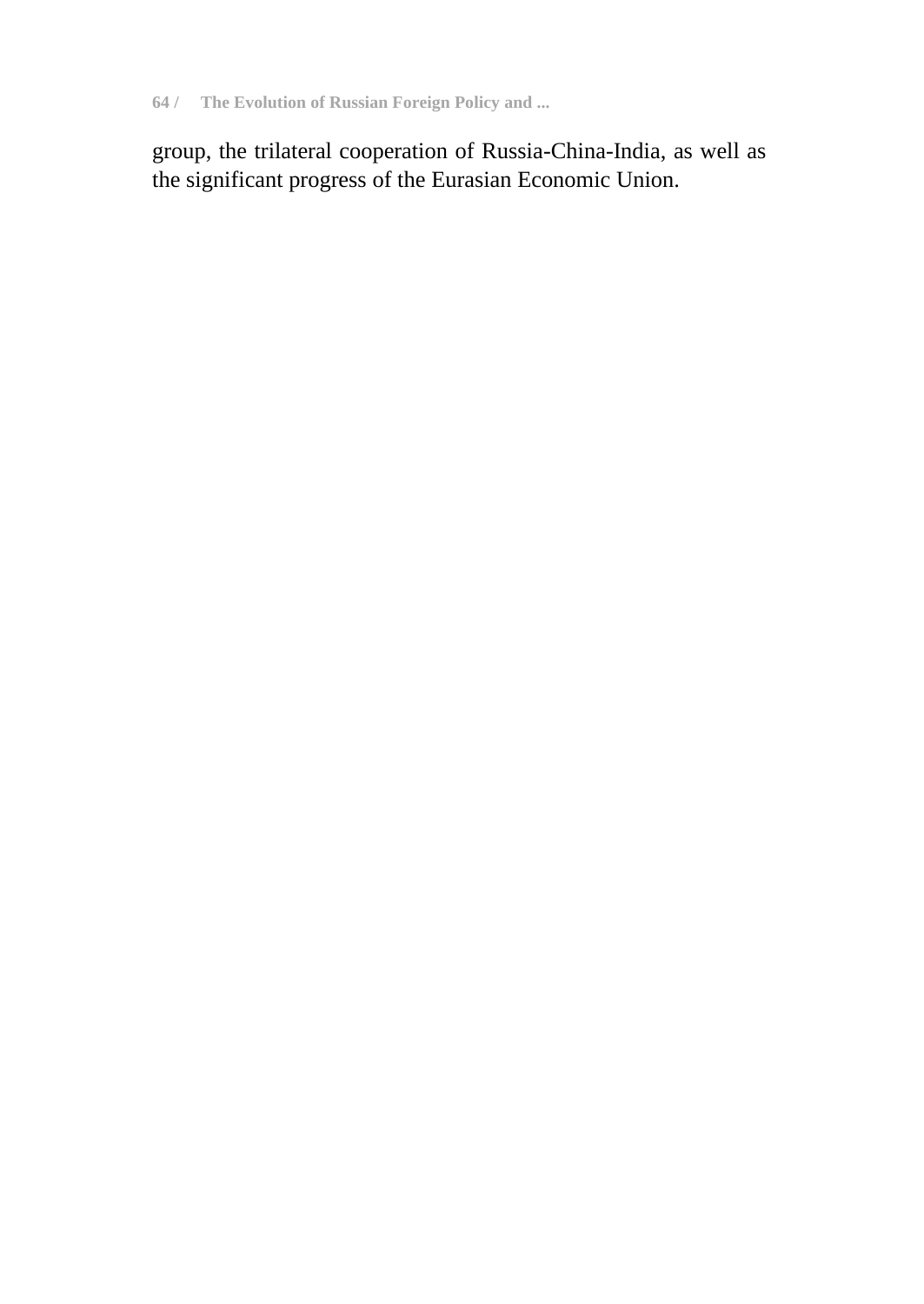#### **References**

- Alihosseini, Ali and Aeenehvand, Hassan, (2015), "what the idea of the neo-pro-US based on Russia in the crisis of 2014", Tehran. In Persian.
- Alison,Graham and D,robert,(2010): Russia and U.S National Intrest. Available at:http://belercenter.ksg.15.12.2019.
- Amin Saikal, (2019), *Iran Rising: The Survival and Future of the Islamic Republic*, Princeton University Press.
- Aron,L,(1998):The foreign Policy doctrine of post-communist Russia and its domestic context,The new Ruaaia foreign policy,Council on Foreign Relation. New York.
- Billingston, James (2006), Russia in Search of Her Identity, Mahdi Sana'i Translation, Tehran: Iras.
- Coolaee, Elaheh & Rashidi, Ahmad (2009 "The Crisis of the Intellectual Identity and the Slavic Current", Politics, Vol 45, Number 2. In Persian.
- Coolaee, Elaheh (1995), "Russia, the West and Iran", Studies of Central Asia and the Caucasus, Volume 12, Number 2. In Persian.
- Duncan,P.J.S,(2000), Russian Mechanism: Revolution of Communism and After, London,Routledge.
- Goble,Paul,(1994),"Russian culture and the redefination of Moscow foreign policy", available:www.rozenbergps.com.12.10.2019
- Hedenskog,J,V,K,(2005),"Russia as a great power:dimentions security under Putin", Rutedge series on Russia and east european studies.
- Husseini, Abolhassani (2016), "Iran's Position in the Intellectual Schools of Russian Foreign Policy", Central Asian and Caucasian Journal, No. 93. In Persian.
- Ismaeili, Mehdi (2015), "Russian Security Defense Measures in Confrontation with NATO Expansion to the East", International Studies Quarterly, No. 48. In Persian.
- Kaddorah,Emad,(2014),"Flashpoit Ukraine:The Pivot of Geography in command of the Wests Estern Gateway",Arab Center for reaserch and policy studies.
- Karami, Jahangir (2005), Russian Federation; Identity, State, and ..., Tehran, Department of Political and International Studies, Ministry of Foreign Affairs. In Persian.
- Kassianova, Alla,(2001),"Europe-Asia Studies Russia:Still open to the West?", Europe-Asia Studies,Vol.53.No.6.
- Kiani, Davod, (2014): "Russian Foreign Policy Orientation towards NATO", access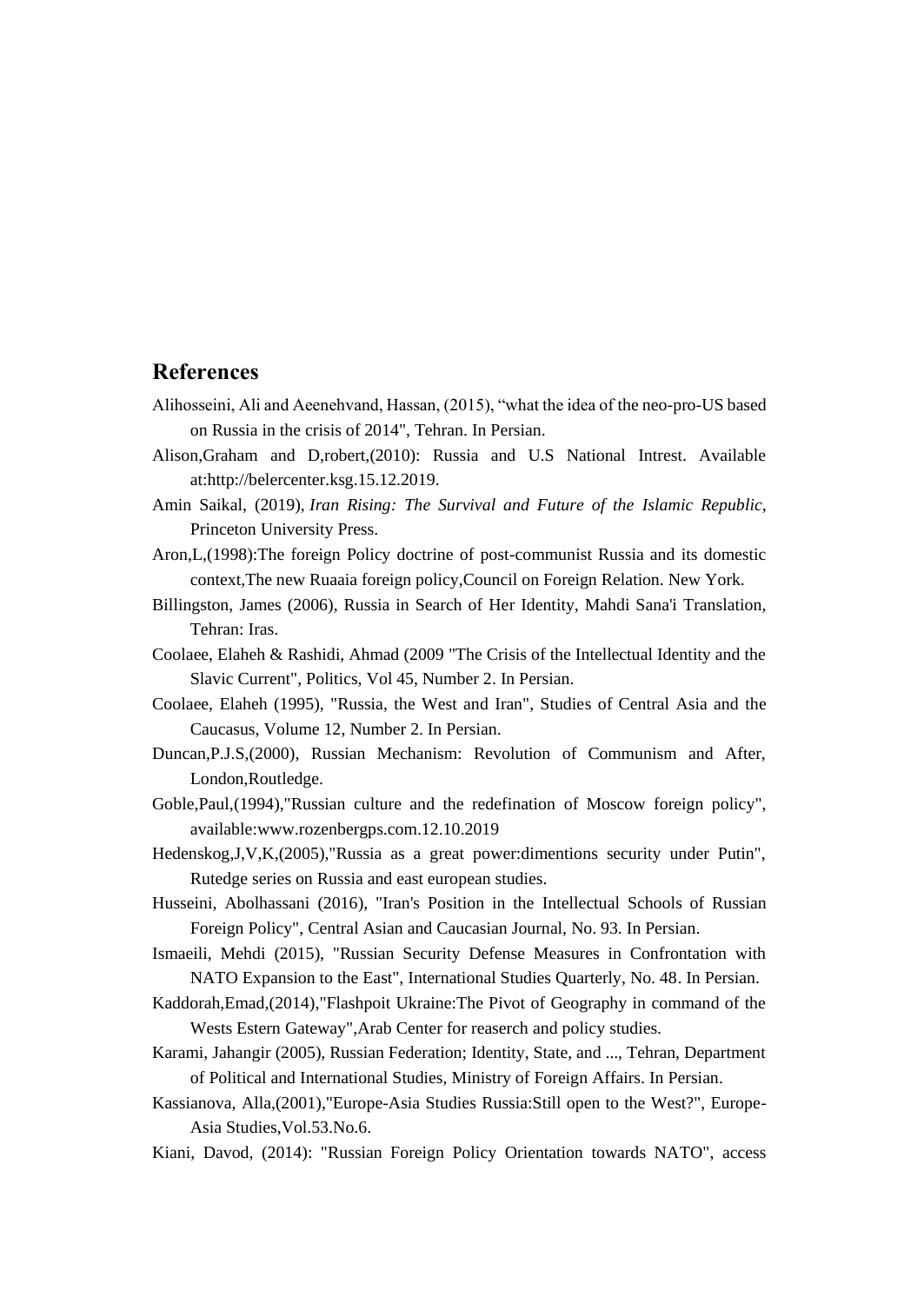**66 / The Evolution of Russian Foreign Policy and ...**

www.csr.ir.03.10.2019. In Persian.

- Kitchen, Nicholas (2010), "Systemic Pressures and Domestic Ideas: A Neoclassical Realist Model of Grand Strategy Formation", Review of international studies, 36.
- Kuchins, Andrew C. and Igor A. Zevelev (2012), "Russian Foreign Policy : Continuity in Change", Washington Quarterly, Vol. 35, No. 1 .
- Kuchins,A,and I.A,(2012),"Russian foreign policy:Continuity in challenge",Washington Quarterly,Vol,35.No.1.
- Laruel, Marlene (2009), Russian Eurasianism: Imperial Ideology, Translated by Seyed Jafar Seyedzadeh, Tehran: Contemporary Abrar.
- Legvold,R,(2007):Russian foreign policy in the 21Century and the shadow of the past, New york,Columbia U,Press.
- Legvold,R,(2003),Russias unformed foreign policy, foreign affairs,80.
- Light,M,(2001)Post-soviet Russian foreign policy:The first decade, Oxford, U, Press.
- Lobell, Steven E., (2009), Threat Assessment, The State, and Foreign Policy: Cambridge University Press.
- Mau,Vladimir,(2006):Economic Policy in Russia,Defining The Priorities, Social Sciences,37.
- Mazurek,S,(2002),"Russian Eurosianism-History and ideology",Studies in east European thought,Vol.54,No.2.
- Mearsheimer, John, J., (2001), the Tragedy of Great Power Politics, New York: Norton.
- Nouri, Alireza, (2010), Russian Foreign Policy in the Putin era; Principles and Trends, Imam Hussein University.
- Okunev,Igor,(2013),The new dimentions of Russias geopolitical code",Turkish policy quarterly.vol.12,no.1.
- Randall L and Schweller, Neorealism's status-quo bias: What security dilemma?, Available at ,https://www.researchgate.net.04.02.2020.
- Rashidi, Ahmad (2016), "Conflicting Approaches to Russian Foreign Policy", Central Eurasia Studies, Volume 9, Number 2, fall and winter 2016. In Persian.
- Rashidov,Bakhtier,(2005):"Russian in Central Asia:A shift to Positive Foreign Policy", Central Asia and Caucasuse,2.
- Rathburn, Brian, (2008), "Neoclassical Realism as the Logical and Necessary Extension of Structural Realism", Security Studies, 17.
- Rose, Gideon, (1998),"Neoclassical Realism and Theories of Foreign Policy", World Politics, Volume 51.
- Rumer,B,Eugene and E,Stent,Angela,(2009):"Repairing U.S-Russian Relation:A Long Road Ahead".available at:www.amacad.org.15.12.2019.
- Roumi, Farshad, (1977), "Understanding Russian Foreign Policy Developments A Result of Multipolar Worlds", Global Politics Quarterly, Volume 7, Issue 2, summer, 1977. In Persian.
- Salimi, Hossein and Ebrahimi, Minar, (2015), "Theoretical Foundations, and Critique of Neoclassical Realism Theory", Quarterly Journal of International Relations